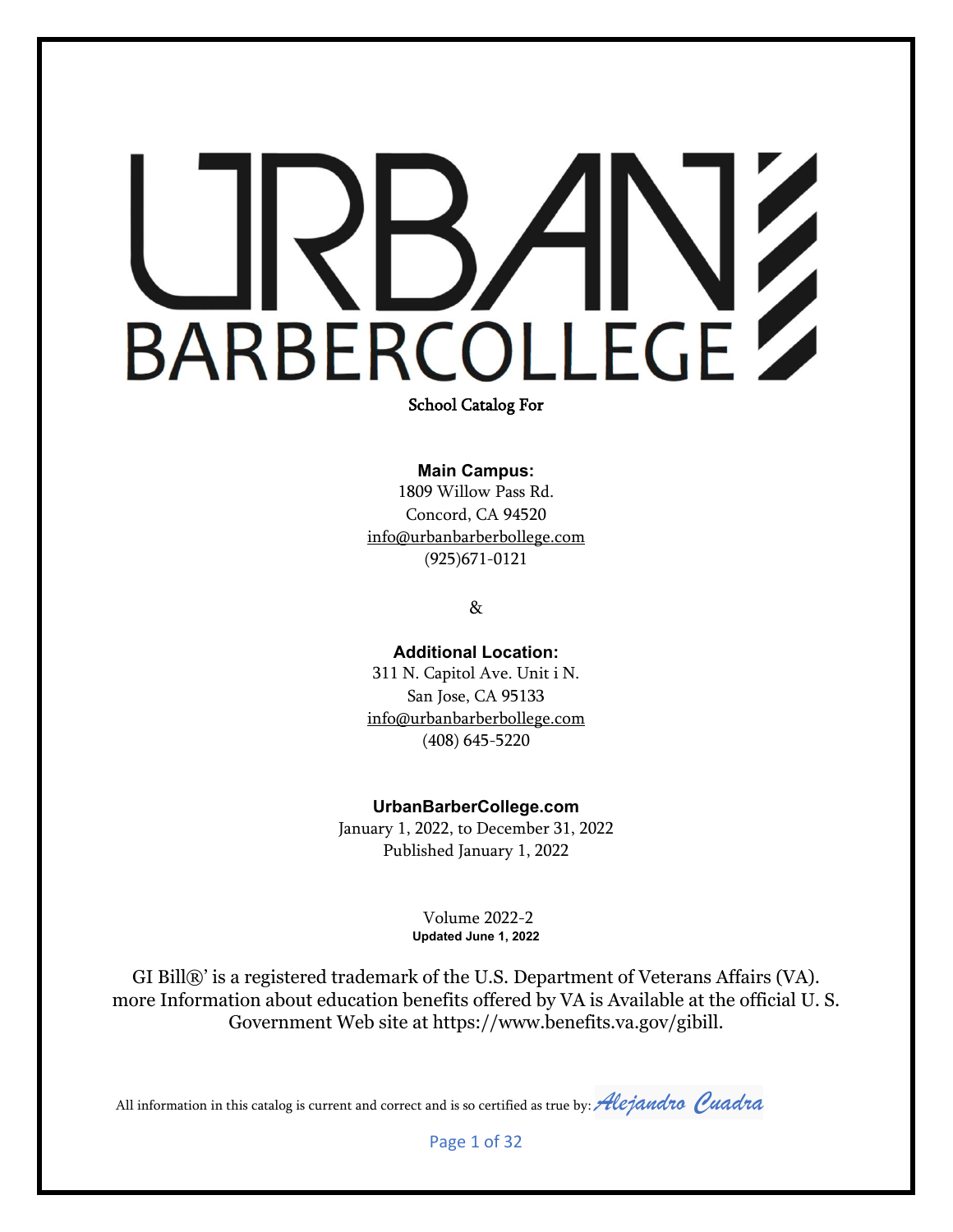# **Table of Contents**

| <b>Course Descriptions/Course Outlines for Both Campuses11</b> |
|----------------------------------------------------------------|
|                                                                |
|                                                                |
|                                                                |
|                                                                |
|                                                                |
|                                                                |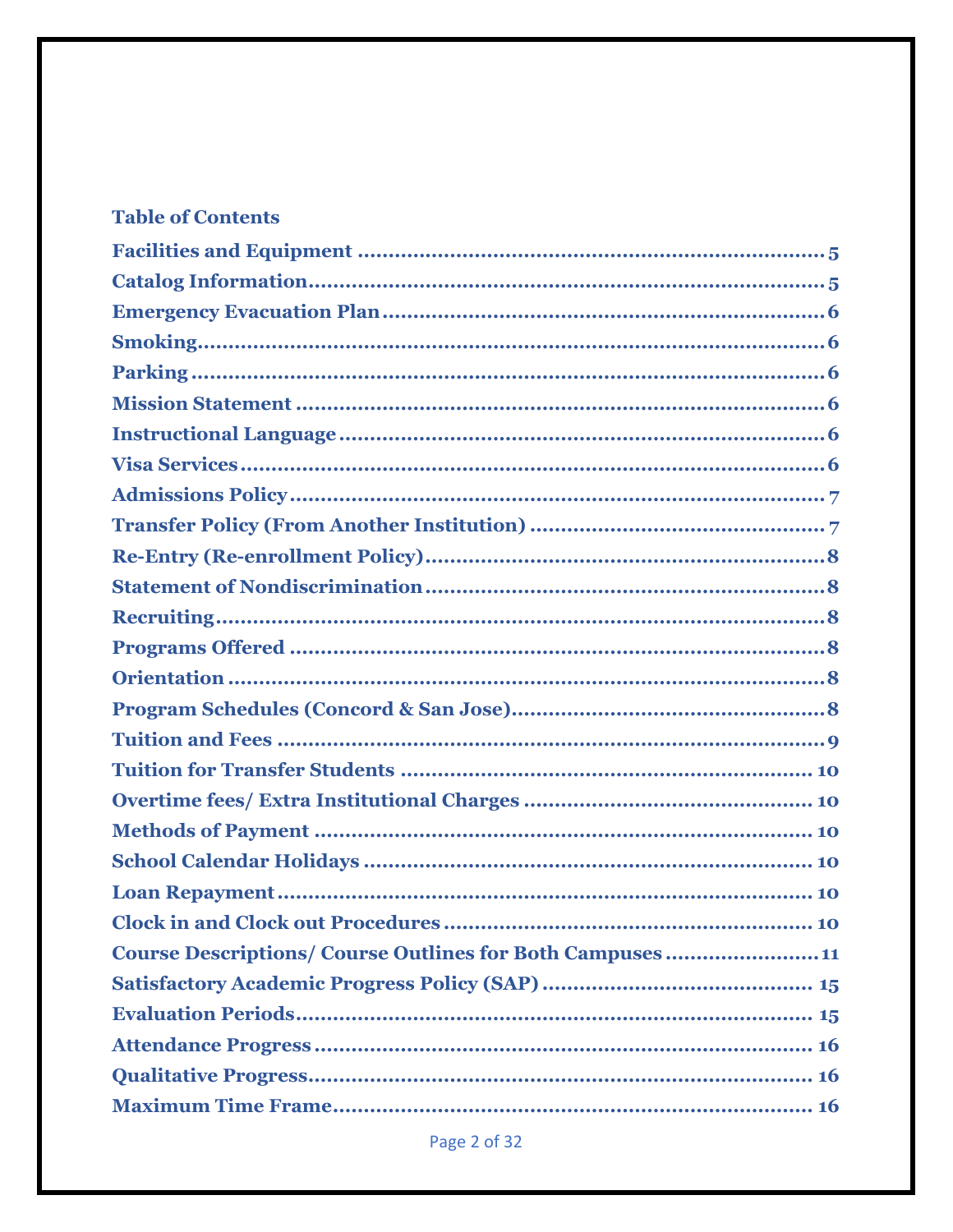| Noncredit, Remedial Courses, Incompletes, Repetitions 18                 |
|--------------------------------------------------------------------------|
|                                                                          |
|                                                                          |
|                                                                          |
| Late Arrival (Tardy Policy) and Leaving Early Policy 18                  |
|                                                                          |
|                                                                          |
|                                                                          |
|                                                                          |
|                                                                          |
|                                                                          |
|                                                                          |
| <b>Student Services, and Professional Assistance Referral Policy  21</b> |
|                                                                          |
|                                                                          |
|                                                                          |
| <b>Conduct Policy and Conduct Probation (for Both Campuses) 22</b>       |
|                                                                          |
|                                                                          |
|                                                                          |
|                                                                          |
|                                                                          |
|                                                                          |
| Family Educational Rights and Privacy Policy ACT - FERPA 26              |
|                                                                          |
|                                                                          |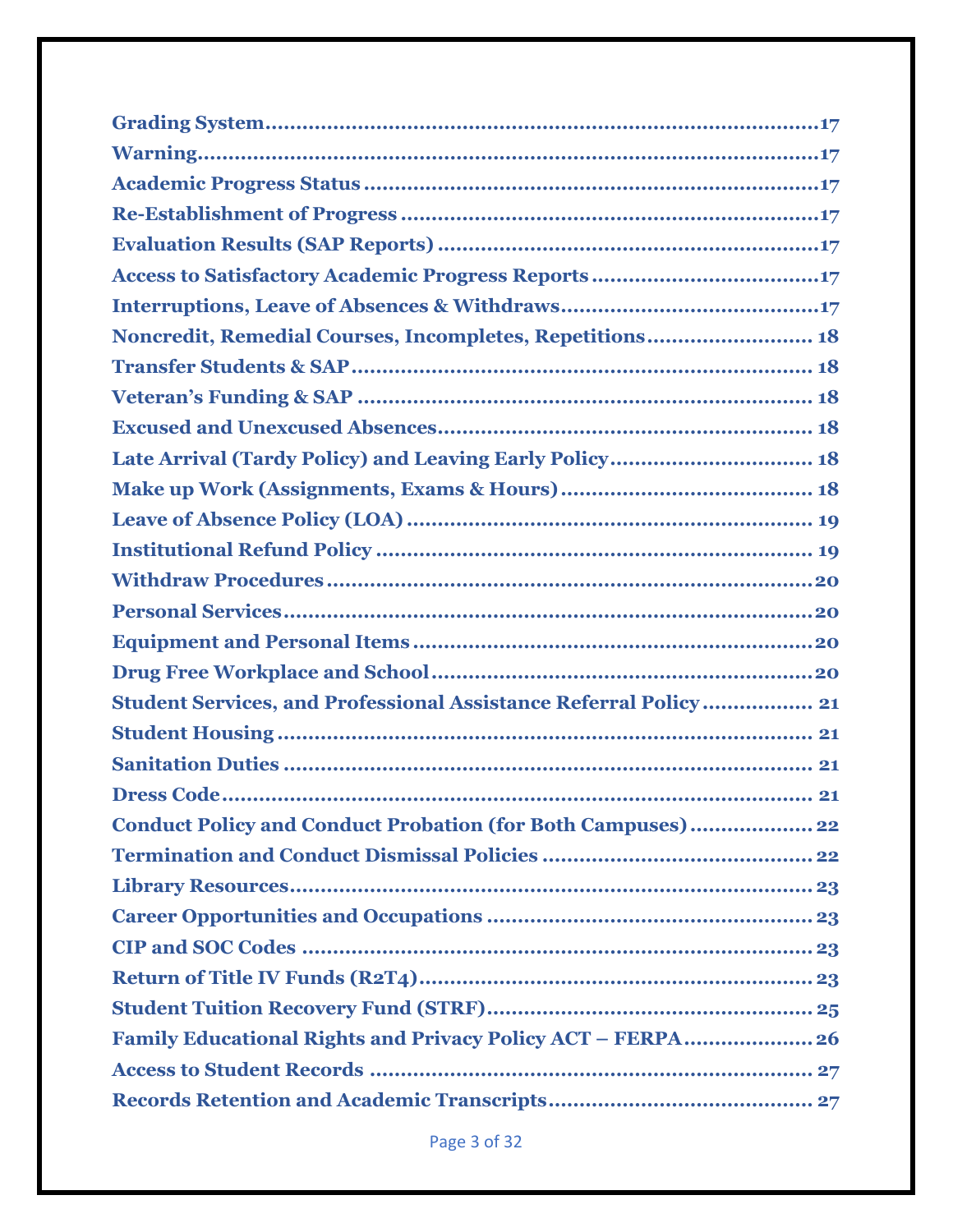| NOTICE CONCERNING TRANSFERABILITY OF CREDITS AND                 |
|------------------------------------------------------------------|
|                                                                  |
|                                                                  |
|                                                                  |
|                                                                  |
|                                                                  |
|                                                                  |
| School Catalog and Pre-Enrollment Disclosures Acknowledgement 31 |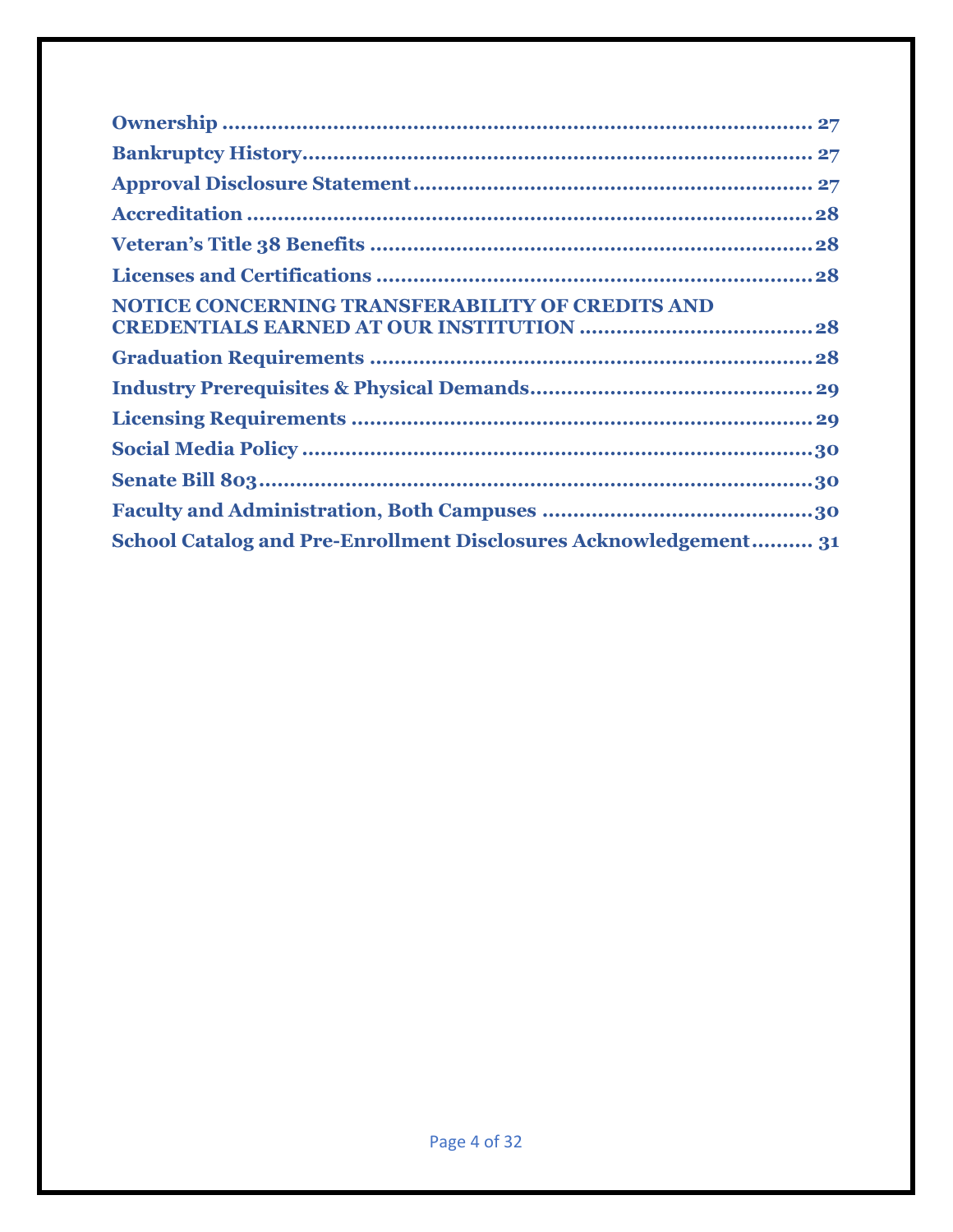#### <span id="page-4-0"></span>**Facilities and Equipment**

Urban Barber College's Main Campus is in Park and Shop Plaza in Concord, CA. at 1809 Willow Pass Rd., Concord, CA 94520. The space is 6,500 sq. feet. This is where all instruction occurs, for students enrolled at this campus. The school has a large work area, 35 barber stations, two 40 seat classrooms and 2 Shampoo bowls a State Board prep Area, break room and 4 offices. Equipment and Materials used in classroom are Milady 6th Edition Barbering Textbook, & Workbook, Exam Review Book, and instructional DVD's for viewing on an LED TV.

On the practical floor Urban Barber utilizes Pomade, Urban Barber Shave Gel, Urban Barber Mist Shine, Lucaside Disinfectant, Electric Curling Irons, Afro Picks, End Papers, After Shave Lotion, All Purpose, Combs, Hair Clips, Handheld Hairdryers, Large Tooth Handle Combs, Applicator Brushes, Mannequins & Stands, Barber Towels, Mixing Bowls, Perm Rods, Shampoo Capes, Shaving Cream, Hot Towel Machines and Hot Steam Towels.

Urban Barber College's additional location is located 311 N. Capitol Ave, Unit i San Jose, CA 95133 the space is 3,300 sq. ft. This is where all instruction occurs, for students enrolled at this campus. The school has 20 Barber Stations, 2 Shampoo bowls, and enough room for 30 seat classrooms, State Board, a Prep Area, break room and offices. Equipment and Materials used in classroom are Milady 6th Edition Barbering Textbook, & Workbook and instructional DVD's for viewing on an LED TV.

On the practical floor Urban Barber utilizes Pomade, Urban Barber Shave Gel, Urban Barber Mist Shine, Lucaside Disinfectant, Electric Curling Irons, Afro Picks, End Papers, After Shave Lotion, All Purpose, Combs, Hair Clips, Handheld Hairdryers, Large Tooth Handle Combs, Applicator Brushes, Mannequins & Stands, Barber Towels, Mixing Bowls, Perm Rods, Shampoo Capes, Shaving Cream, Hot Towel Machines and Hot Steam Towels.

#### <span id="page-4-1"></span>**Catalog Information**

Urban Barber College is a private institution. Urban Barber College's catalog is provided to students via the web site or electronically and a print version is available at the school, upon request. As a prospective student, you are encouraged to review this catalog prior to signing an enrollment agreement. You are also encouraged to review the School Performance Fact Sheet, which must be provided to you prior to signing an enrollment agreement and is on the school's web page. Urban Barber College's catalog shall be updated annually, per the California postsecondary Act of 2009 (94909).5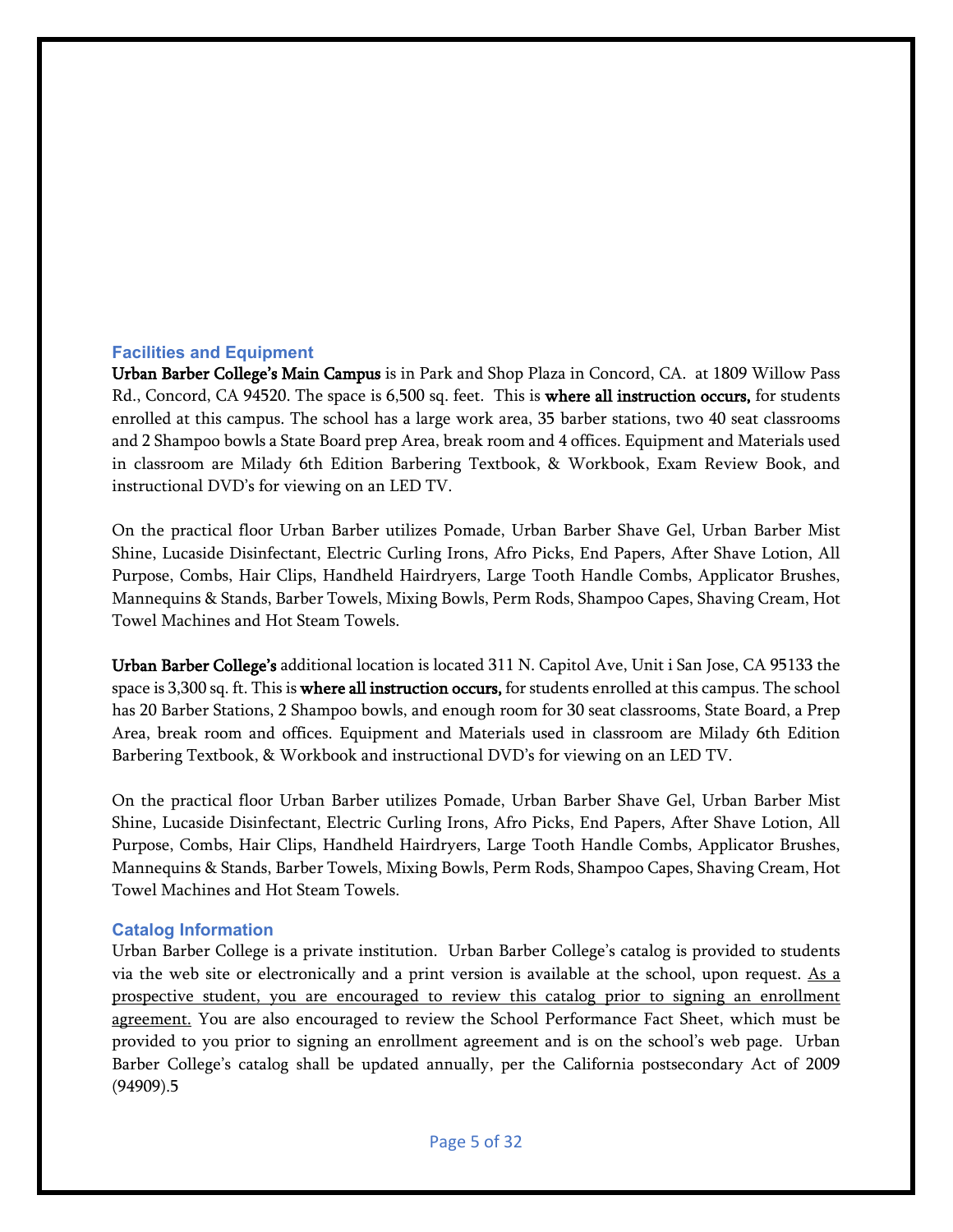Any questions that you have regarding this catalog that have not been satisfactorily answered by this institution may be directed to the Bureau for Private Postsecondary Education at:

# Physical Address: 1747 North Market Blvd., Suite 225, Sacramento, CA 95834 Mailing Address: P.O. Box 980818, West Sacramento, CA 95798-0818 Website address: [www.bppe.ca.gov](http://www.bppe.ca.gov/) Telephone & Fax #s: (888)370-7589 or (916)574-8900 by fax (916)263-1897

A student or any member of the public may file a complaint about the institution with the Bureau for Private Postsecondary Education by calling (888) 370-7589 or by completing a complaint form, which can be obtained on the Bureau's internet website [www.bppe.ca.gov.](http://www.bppe.ca.gov/)

#### <span id="page-5-0"></span>**Emergency Evacuation Plan**

There are two main exits from the building: one at the front of the building and one in the back at both campuses. In case of emergency or fire, calmly leave the building through the closest exit. Both Campuses will have emergency evacuation drills during student orientation.

# <span id="page-5-1"></span>**Smoking**

This is a non-smoking facility. All smoking shall be done outside the building on the left side or behind the building in a designated area away from the entrance of the building. Smoking is only allowed during breaks and lunch away from the entrance or exit of building.

# <span id="page-5-2"></span>**Parking**

Concord: Students are permitted to park in the parking lot behind the building. Students are not permitted to park along the front of the building.

San Jose: Students are permitted to park in parking lot in front of the school.

#### <span id="page-5-3"></span>**Mission Statement**

The Mission of Urban Barber College is to provide high quality training that will prepare students to pass the California State Board of Barbering License test. Urban Barber College will also enrich students with the fundamentals, tools for professionalism and training in business ethics needed to succeed in the Barber Industry. Urban Barber College believes that their curriculum is taught in a professional manner within a safe positive learning environment. Urban Barber College will diligently prepare each student for employment in the Barber Industry as an entry- level licensed California Barber.

#### <span id="page-5-4"></span>**Instructional Language**

Instruction is offered in English only. The level of English language proficiency required to succeed in the program is that of the equivalent of high school English in the United States. English instruction such as ESL are not provided.

# <span id="page-5-5"></span>**Visa Services**

This institution admits students from other countries but doesn't provide visa related services.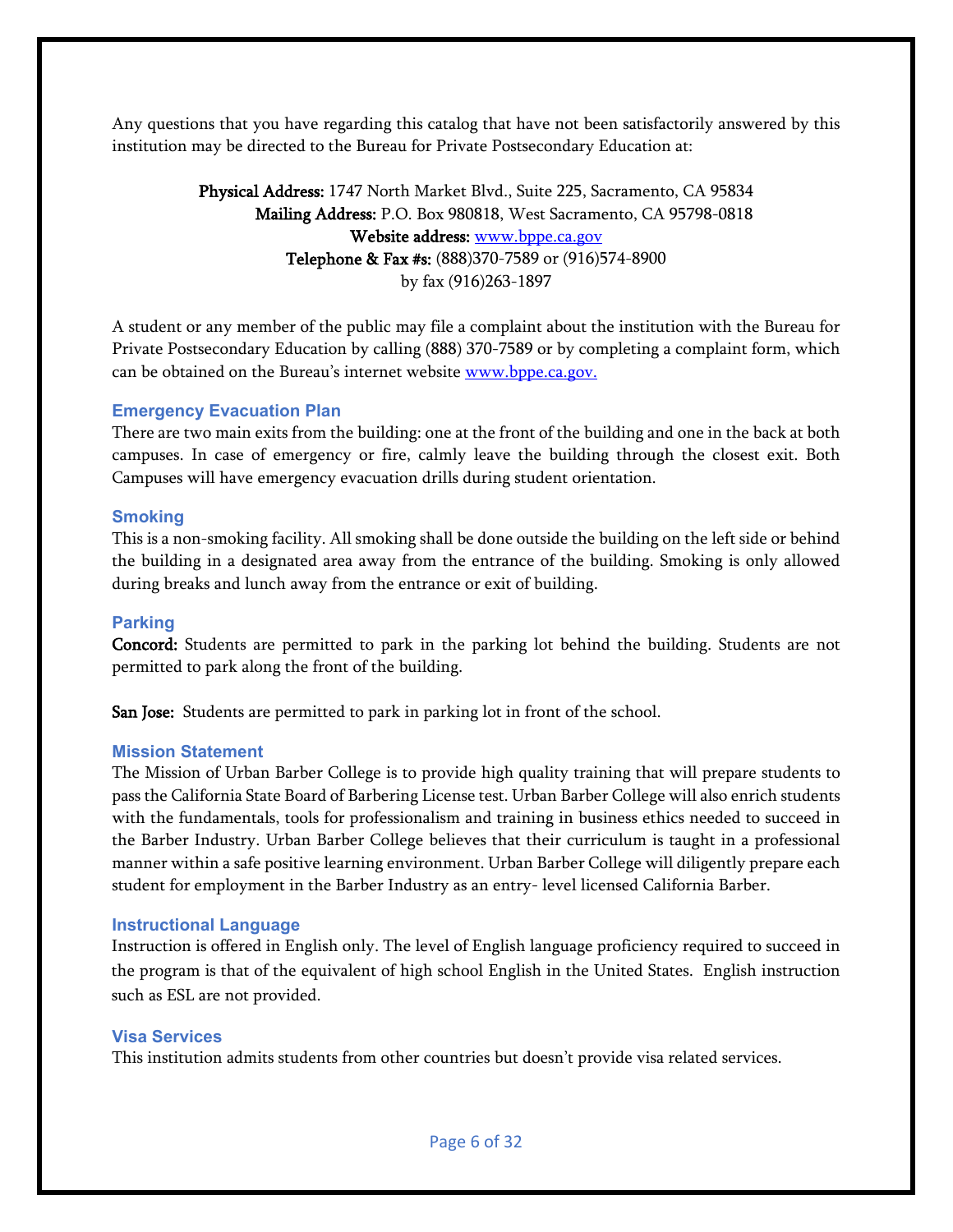# <span id="page-6-0"></span>**Admissions Policy**

- o Must be 16 years of age or older.
- o Applicant must provide a valid, government-issued picture ID, such as a California Driver's license, other state issued ID, or Passport.
- o Provide their Social Security number or TIN.
- o Provide a copy of his/her High School Diploma, or GED or their transcript showing high school completion or documentation proving completion of homeschooling at the secondary level as defined by state law or have evidence that verification of a foreign student's high school diploma has been performed by an outside agency that is qualified to translate documents into English and confirm the academic equivalence to a U.S. high school diploma.
- o An academic transcript showing completion of at least a two-year program that is acceptable towards a bachelor's degree will substitute for a Highschool diploma or GED.
- $\circ$  If a high school information appears to be questionable, for example (age and date of graduation are not reasonable, or the documentation doesn't look official, etc.) an official transcript will be requested and evaluated by the director of education prior to enrolling the student. If the information cannot be verified by the school the student must pass a GED test prior to enrollment. Self-Certification will not be allowed for enrollment or Title IV purposes.
- $\circ$  Transfer students only: Transfer students shall provide transcripts from prior instructional institution *prior to* enrollment. Failure to provide the required documentation of previous training, in any circumstance, prior to enrollment, will result in not being able to apply those hours that could be accepted toward your enrollment at Urban Barber College.
- o Ability to Benefit Exam (ATB): Urban Barber College does not currently accept ATB exams for enrollment, at this time.
- o Veteran Students Only: Veteran Students applying to use Veteran's Education benefits shall provide Urban Barber College with all transcripts and proof of prior credit from all postsecondary training, prior to enrollment, if applicable.
- $\circ$  This institution has not entered into an articulation or transfer agreement with any other college or university.
- $\circ$  This institution does not award credit for prior **experiential learning or completion of CLEP.**

# <span id="page-6-1"></span>**Transfer Policy (From Another Institution)**

The transferability of credits or services you've earned from another institution are determined at the sole discretion of Urban Barber College's administration; no more than 500 hours will be accepted for Barbering students transferring into the school's Barbering program; therefore, you *may* be required to repeat some or all of your coursework or services. No transfer hours are accepted for the Barber Crossover Programs.

All transfer hours must be determined prior to enrollment and included in your enrollment agreement. VA student transcripts from all prior post-secondary schools will be evaluated prior to enrollment.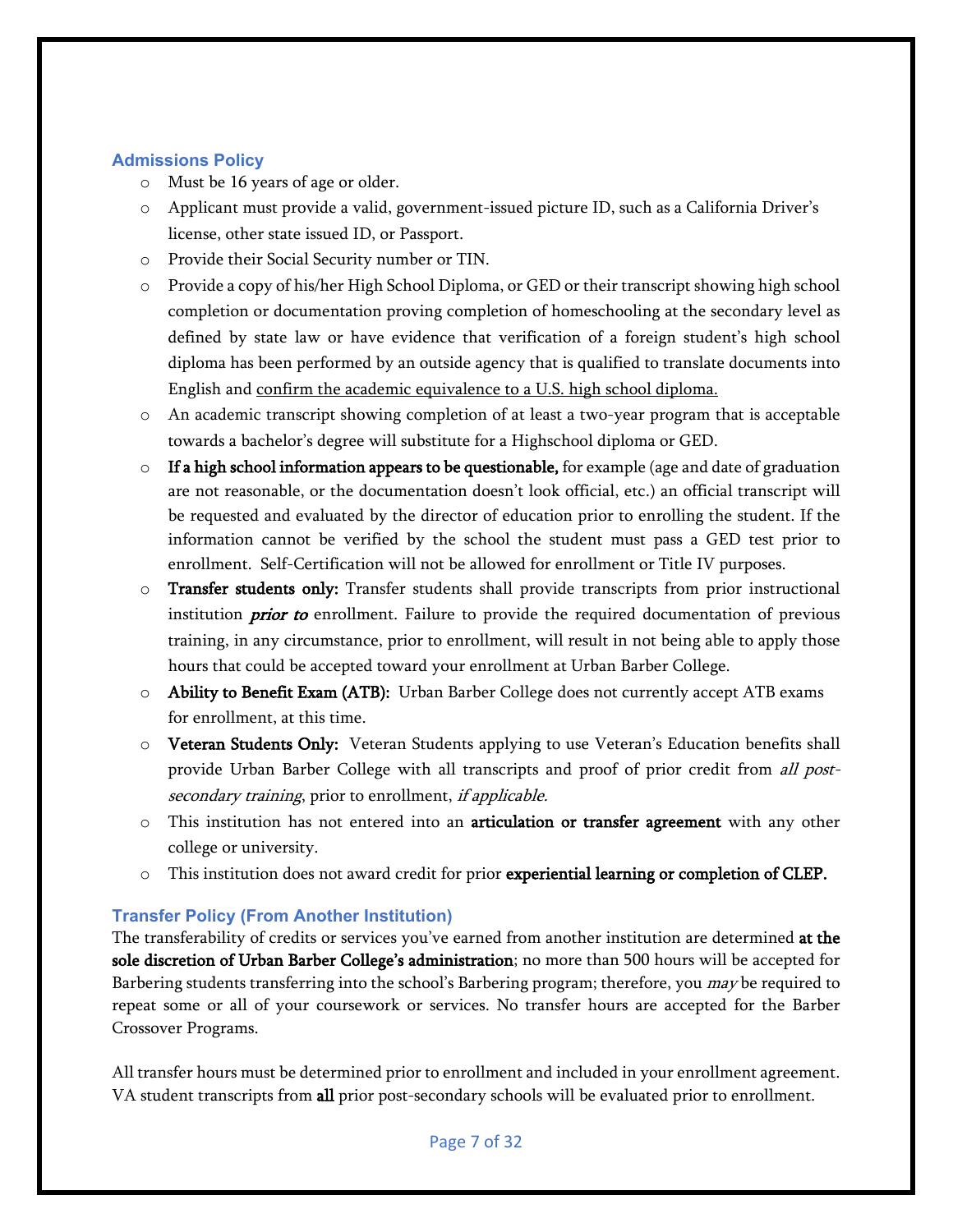#### <span id="page-7-0"></span>**Re-Entry (Re-enrollment Policy)**

A student who withdraws from Urban Barber College may re-enter into the same course of study without the loss of credit for prior hours and operations earned during prior enrollment and will reenter at the same Satisfactory Academic Progress status as when they left if re-entry occurs within 180 days of last day of attendance. A student who was terminated for behavior reasons may not be eligible for re-entry. Students who re - enter more than 180 days after last day of attendance will have their transcripts evaluated for the number of credits and services, they will receive credit for and such review and transferring of hours will be at the sole discretion of the school's Director. A new registration fee will be paid at time of re-enrollment. Re-entry fee is \$200.

#### <span id="page-7-1"></span>**Statement of Nondiscrimination**

Urban Barber College is committed to providing equal opportunities to all applicants in all programs, and to all applicants for employment. Therefore, no discrimination shall occur in any program or activity of this institution, including activities related to the solicitation or enrollment of students or employees based on race, color, religion, religious beliefs, national (ethnic) origin, sex, sexual orientation, perceived gender, or gender identity, marital status, pregnancy, age, disability, veteran's status, or any other classification that precludes a person from consideration as an individual.

#### <span id="page-7-2"></span>**Recruiting**

Urban Barber College does not actively engage in recruiting students from other Barbering schools. The school strives to always follow ethical practices.

#### <span id="page-7-3"></span>**Programs Offered**

Urban Barber College currently offers two programs, leading to state licensure, its Barbering Program for 1000 clock hours and its Barber Crossover Program 200 clock hours.

#### <span id="page-7-4"></span>**Orientation**

Orientation is held on the first day of class and is a requirement for all students to attend. At orientation students will review institutional policy and procedures, clock in and out procedures and participate in an emergency evacuation drill. Five clock hours are earned, and an orientation syllabus is provided at orientation.

| <b>Barbering</b><br>Program<br>Length 1000<br><b>Total hours</b> | <b>Monday</b>                                | <b>Tuesday</b>                        | Wednesday                             | <b>Thursday</b>                       | Friday                                |
|------------------------------------------------------------------|----------------------------------------------|---------------------------------------|---------------------------------------|---------------------------------------|---------------------------------------|
| *Barbering<br>35<br>Hours/ Week.<br>29 weeks total               | $9:00 \text{ am}$<br>to<br>$5:00 \text{ pm}$ | $9:00 \text{ am}$<br>to<br>$5:00$ pm  | $9:00 \text{ am}$<br>to<br>$5:00$ pm  | $9:00 \text{ am}$<br>to<br>$5:00$ pm  | $9:00 \text{ am}$<br>to<br>$5:00$ pm  |
| <b>Barbering</b><br>25 Hours/ Week<br>40 weeks total             | $5:00$ pm<br>to<br>$10:00 \text{ pm}$        | $5:00$ pm<br>to<br>$10:00 \text{ pm}$ | $5:00$ pm<br>to<br>$10:00 \text{ pm}$ | $5:00$ pm<br>to<br>$10:00 \text{ pm}$ | $5:00$ pm<br>to<br>$10:00 \text{ pm}$ |
| <b>Barber</b><br><b>Crossover</b><br>Program                     | <b>Monday</b>                                | <b>Tuesday</b>                        | Wednesdav                             | <b>Thursday</b>                       | Friday                                |

# <span id="page-7-5"></span>**Program Schedules (Concord & San Jose)**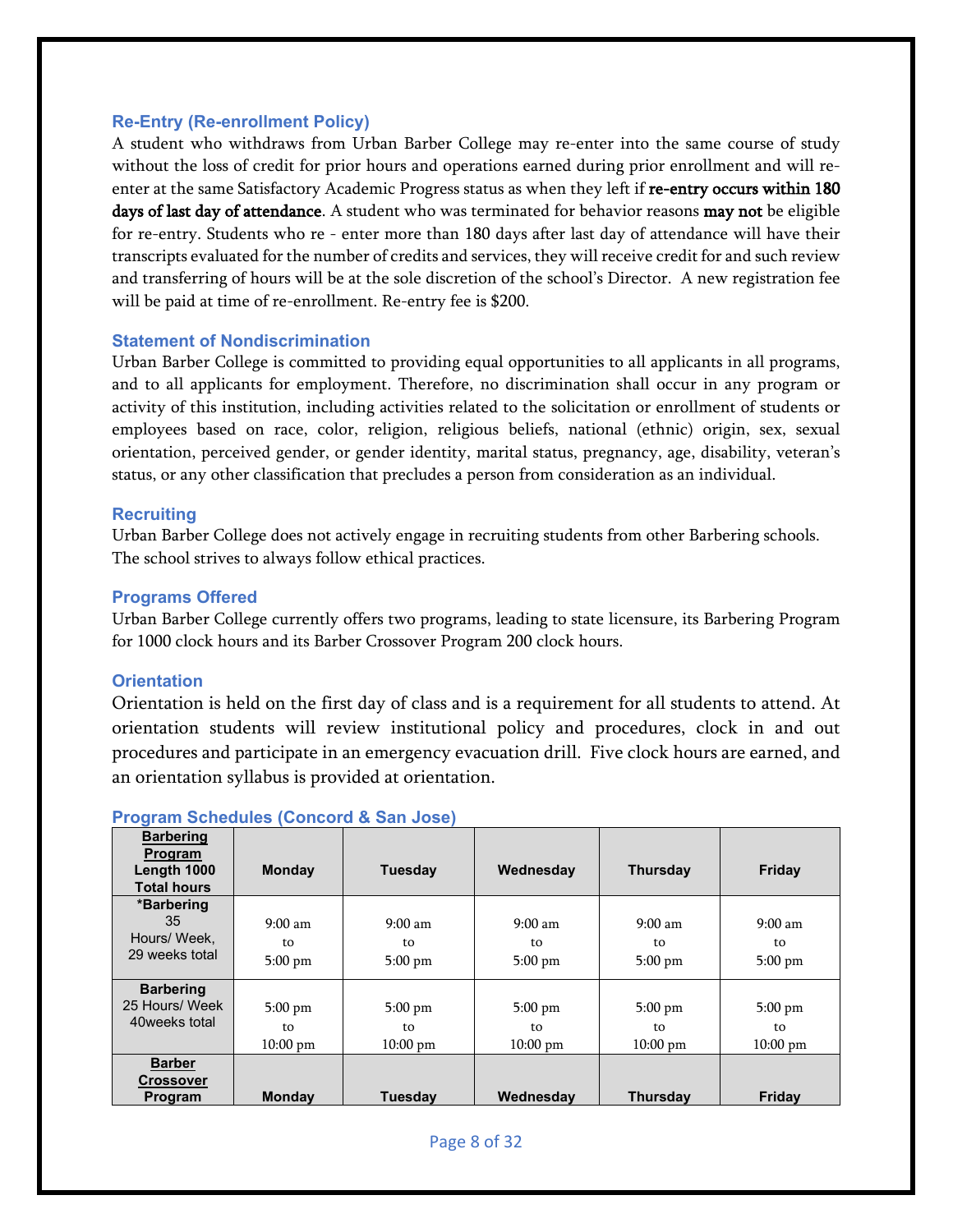| Length 200                                                                 |                                       |                                       |                                              |                                               |                                               |
|----------------------------------------------------------------------------|---------------------------------------|---------------------------------------|----------------------------------------------|-----------------------------------------------|-----------------------------------------------|
| <b>Total hours</b>                                                         |                                       |                                       |                                              |                                               |                                               |
| *Barber<br><b>Crossover</b><br>35 Hours/ Week,<br>6 weeks total            | $9:00$ am<br>to<br>$5:00$ pm          | $9:00$ am<br>to<br>$5:00$ pm          | $9:00 \text{ am}$<br>to<br>$5:00$ pm         | $9:00 \text{ am}$<br>to<br>$5:00 \text{ pm}$  | $9:00 \text{ am}$<br>to<br>$5:00 \text{ pm}$  |
| <b>Barbering</b><br><b>Crossover</b><br>25 Hours/ Week<br>8 weeks total    | $5:00$ pm<br>to<br>$10:00 \text{ pm}$ | $5:00$ pm<br>to<br>$10:00 \text{ pm}$ | $5:00$ pm<br>to<br>$10:00 \text{ pm}$        | $5:00 \text{ pm}$<br>to<br>$10:00 \text{ pm}$ | $5:00 \text{ pm}$<br>to<br>$10:00 \text{ pm}$ |
| Weekends<br>Concord<br>Campus only                                         |                                       |                                       | <b>Saturday</b>                              | <b>Sunday</b>                                 | <b>Monday</b>                                 |
| * Barbering<br>(Weekends +<br>Monday)<br>25 Hours/ Week,<br>40 weeks total |                                       |                                       | $9:00 \text{ am}$<br>to<br>$8:00 \text{ pm}$ | $9:00 \text{ am}$<br>to<br>$8:00 \text{ pm}$  | $5:00 \text{ pm}$<br>to<br>$10:00 \text{ pm}$ |

\* A 1 hour lunch included in the \* programs (all programs except evening programs).

#### <span id="page-8-0"></span>**Tuition and Fees**

(Concord Main Campus and San Jose additional location Tuition Prices are the same for all Programs)

| Program                                        | Tuition  | eBooks** | Kit**  | <b>Registration**</b> | STRF*** | <b>Total</b><br><b>Fees</b> |
|------------------------------------------------|----------|----------|--------|-----------------------|---------|-----------------------------|
| <b>Barbering</b><br><b>1,000 Hours</b>         | \$19,950 | \$300    | \$1050 | \$100                 | \$10.50 | \$21,410.50                 |
| <b>Barber</b><br><b>Crossover</b><br>200 Hours | \$3,000  | \$300    | \$200  | \$100                 | \$1.50  | \$3,601.50                  |

\*\*Non-refundable after cancellation period. Cancelation period is the first day of class session, or the seventh day after enrollment, whichever is later.

\*\*\*Student Tuition Recovery Fund (STRF) fee is \$0.50 per \$1000 in the State of California paid to the BPPE. STRF will increase for all enrollments signed on or after April 1, 2022, to \$2.50 per in \$1,000.

Other: Re-entry fee is \$200.

Non-Institutional Fees: California state exam fee if \$125.00 paid by the student outside these fees.

#### **Barbering**

1. TOTAL CHARGES FOR CURRENT PERIOD OF ATTENDANCE: \$7,135.00 2. ESTIMATED TOTAL CHARGES FOR THE ENTIRE EDUCATIONAL PROGRAM: \$21,410.50

#### Barber Crossover

1. TOTAL CHARGES FOR CURRENT PERIOD OF ATTENDANCE \$2100.00 2. ESTIMATED TOTAL CHARGES FOR THE ENTIRE EDUCATIONAL PROGRAM \$3,601.50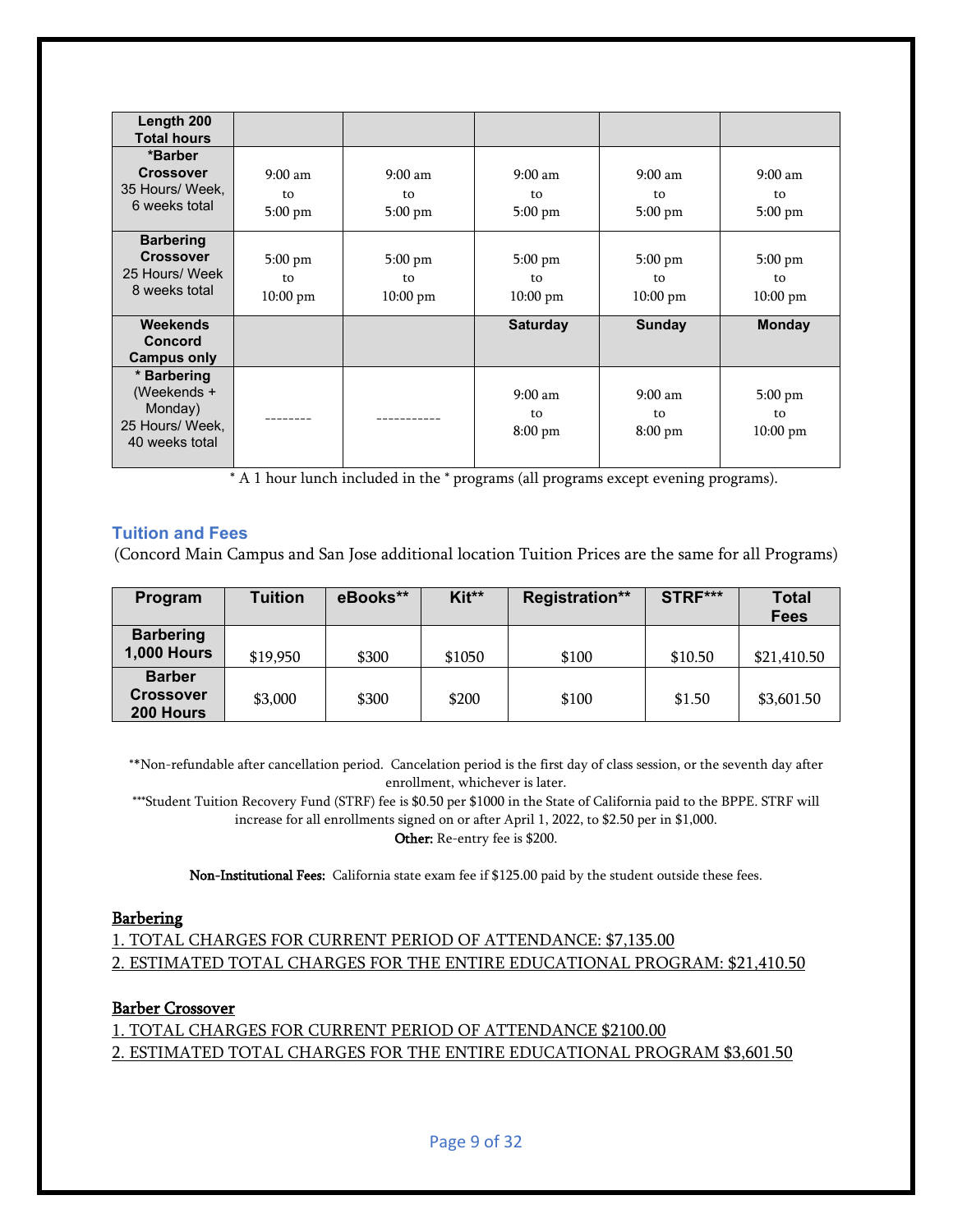#### <span id="page-9-0"></span>**Tuition for Transfer Students**

The tuition portion of a transfer student's fees, excluding any books, uniforms, or kits required will be computed on a pro rata basis of the number of the hours they are contracting of the current tuition rate.

#### <span id="page-9-1"></span>**Overtime fees/ Extra Institutional Charges**

Urban Barber College will charge additional tuition for hours beginning 50 scheduled hours after the contract end date for all Barbering Students and after 10 scheduled days beyond the contract end date for all Barber Crossover students. The overtime rate is \$10.00/hour. This information is also stated on the enrollment agreement and acknowledged at the time of entry into the chosen program. All monies received for extra-instruction prior to completion of the student contract are refunded if the student terminates prior to completion of the program.

#### <span id="page-9-2"></span>**Methods of Payment**

Acceptable methods of payments are cash, money order, cashier's check, PayPal (3.50% service charge), personal checks, Title IV Pell Grants, Title IV student & Parent Plus loans and Title 38 Veteran's Benefits.

#### <span id="page-9-3"></span>**School Calendar Holidays**

Classes begin monthly, please check at school for specific start dates as they may be subject to change due to COVID.

Holidays for the calendar year 2022 are: January 1st - 2nd, April 17th (Sunday), May 8th (Sunday), May 28th - May 30<sup>th</sup>, June 19th (Sunday), July 4th (Monday) September 3rd - 5<sup>th</sup>, November 24th-25th and December 24th - 31st.

Breaks and additional days off are published well in advance via a memo or bulletin.

Additional Holidays and closures for staff illness, COVID-19, weather, staff training or emergencies may be declared, Students will receive text messages regarding pertinent information pertaining to unexpected school closures due to extenuating circumstances.

#### <span id="page-9-4"></span>**Loan Repayment**

There are public and private agencies that may provide tuition assistance in the form of grants or loans. If a student obtains a loan to pay for an educational program, the student will have the responsibility to repay the full amount of the loan plus interest, less the amount of any refund, and that, if the student has received federal student financial aid funds, the student is entitled to a refund of the money not paid from federal student financial aid program funds.

#### <span id="page-9-5"></span>**Clock in and Clock out Procedures**

The student's hours are documented via a biometric clock in/out system. Students shall comply with the following clock in clock out procedure:

- Students shall clock only themselves in and out every day.
- Students are given credit only for the time shown as signed in.
- If a mistake is made, inform the instructor immediately for corrections.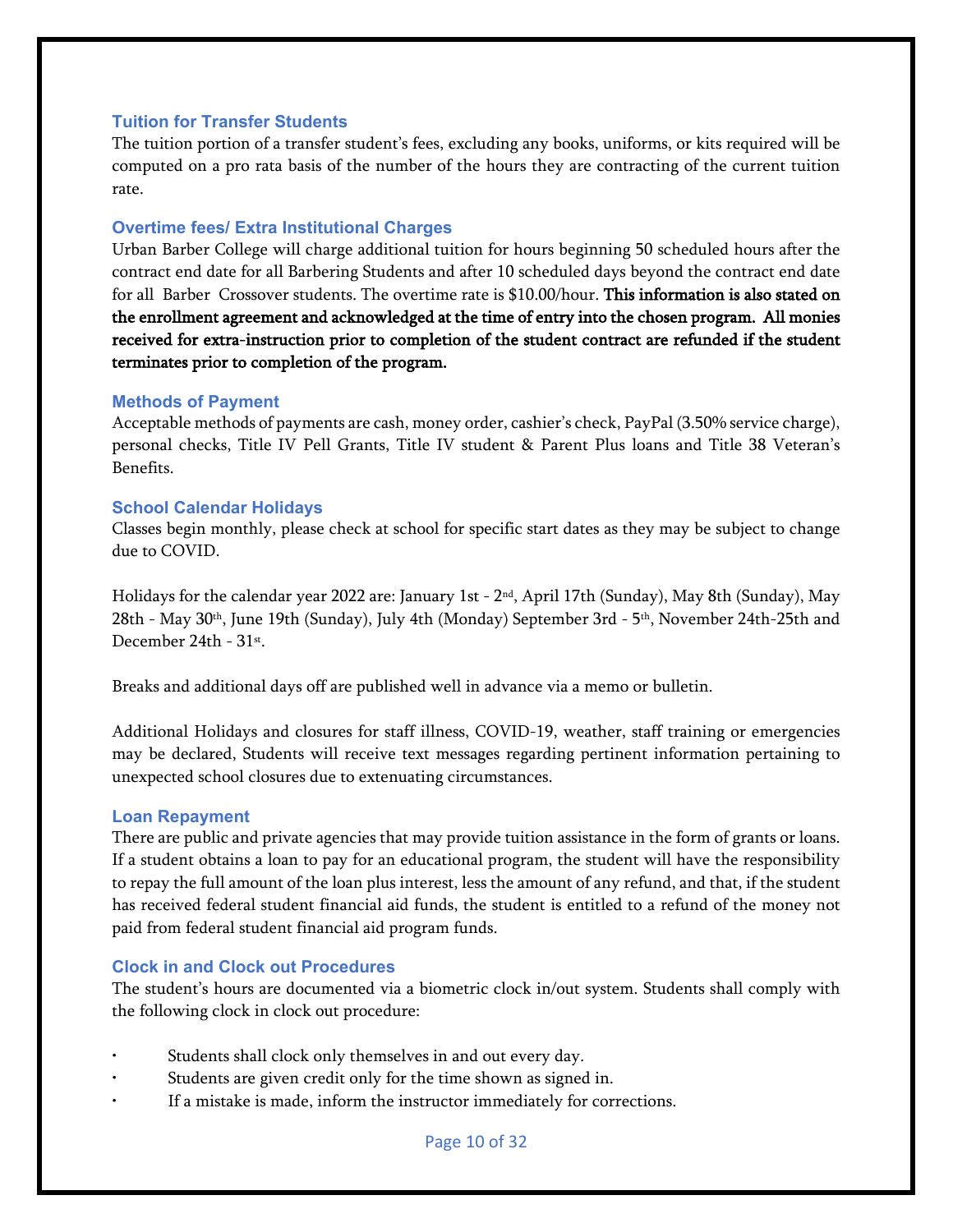- Hours are calculated on the basis of completed minutes.
- Students are expected to arrive on time.
- Lunch is sixty (60) minutes for full time students. Students do not receive hours for lunch.

|                                          | <b>Barbering Program</b><br>1000 Hours                                                                                                                                                                                                                                                                                                                                                                                                                                                                                                                                                                                                                                                                                             |
|------------------------------------------|------------------------------------------------------------------------------------------------------------------------------------------------------------------------------------------------------------------------------------------------------------------------------------------------------------------------------------------------------------------------------------------------------------------------------------------------------------------------------------------------------------------------------------------------------------------------------------------------------------------------------------------------------------------------------------------------------------------------------------|
| <b>Program Description</b>               | The course teaches barbering with special emphasis on practical training and<br>preparing students for entry-level employment as Barbers. Students blend theoretical<br>training and practical training. The theoretical training is conducted in a classroom<br>setting consisting of lecture and demonstration. Practical training takes place in our<br>separate clinic which offers barber services to the public.                                                                                                                                                                                                                                                                                                             |
| <b>Program Mission</b><br>& Objectives   | The Mission of Urban Barber College is to provide high quality training that will<br>prepare students to pass the California State Board of Barbering License test. Urban<br>Barber College will also enrich students with the fundamentals, professionalism and<br>excellent business ethics need to succeed in the Barber Industry. Urban Barber College<br>will train students with the skills necessary to become part of the California<br>workforce. Urban Barber College believes that the curriculum be taught in a<br>professional manner in a safe positive learning environment. Urban Barber College<br>will diligently prepare each student for employment in the Barber Industry as a<br>licensed California Barber. |
| <b>Graduation</b><br><b>Requirements</b> | Students must meet the following requirements in the applicable course of study to<br>qualify for graduation and be issued a Diploma at time of graduation:<br>· Pass a final comprehensive written and practical exam with a score of 75%.<br>· Complete all required exit paperwork; attended an exit interview. Title IV loan exit<br>counseling, if applicable.<br>To receive a proof of training required to take the California licensing exam, students<br>must also have all requisite payments to school and have a zero-ledger balance.                                                                                                                                                                                  |
| <b>Total Clock Hours</b>                 | 1000 Clock Hours                                                                                                                                                                                                                                                                                                                                                                                                                                                                                                                                                                                                                                                                                                                   |
| <b>Exams</b>                             | The qualitative element used to determine academic progress is a reasonable system<br>of grades as determined by assigned academic (qualitative) learning. Students are<br>assigned both academic learning (written exams) and a number of practical<br>evaluations. Academic learning is evaluated during each unit of study, using class<br>quizzes, written exams and practical tests. Practical skills are evaluated according to<br>course rubrics adopted by the school and provided to students. Students must<br>maintain a cumulative academic grade average of 70% to maintain satisfactory<br>academic progress. A final Practical Exam will be given and student must score a 75%<br>or higher to pass and graduate.   |

# <span id="page-10-0"></span>**Course Descriptions/ Course Outlines for Both Campuses**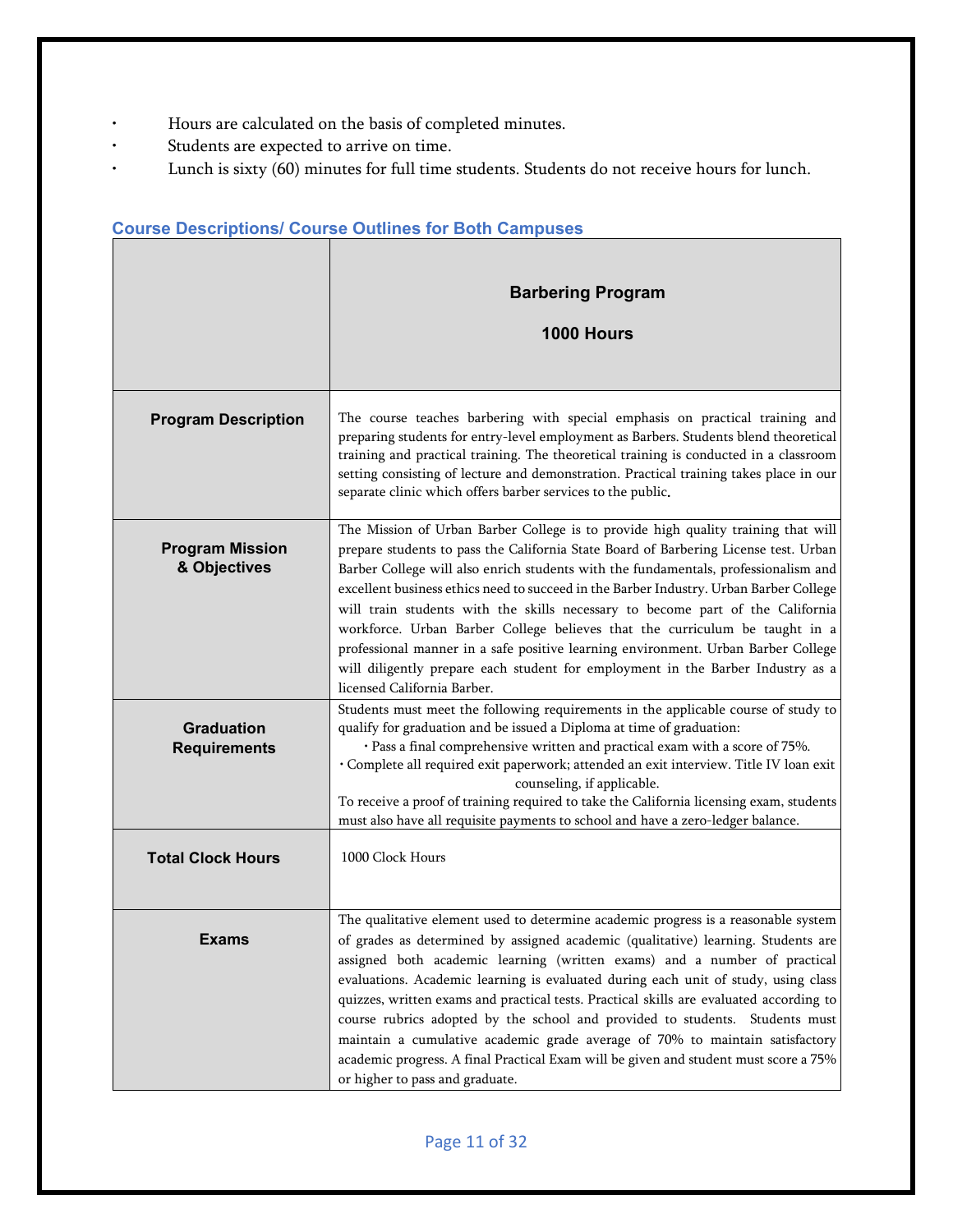| <b>Units of Instruction</b>                                               | The course includes 1000 hours of instruction, which includes:<br>100 Hours - Health and Safety: Including instruction on hazardous<br>substances, chemical safety, safety data sheets, protection from hazardous<br>chemicals, preventing chemical injuries, health and safety laws and<br>regulations, and preventing communicable diseases. This module includes<br>Board Approved Health & Safety Course (B&P 7389(a)): Including<br>instruction on hazardous substances, basic labor laws, and physical and<br>sexual assault awareness.<br>100 Hours - Disinfection and Sanitation:<br>Including instruction on<br>disinfection procedures to protect the health and safety of consumers as well<br>as the technician and proper disinfection procedures for equipment used in<br>establishments.<br>200 Hours - Chemical Hair Services: Including instruction on coloring,<br>straightening, waving, bleaching, hair analysis, predisposition and strand<br>tests, safety precautions, formula mixing, and the use of dye removers.<br>200 Hours - Hairstyling Services: Including instruction on arranging, blow<br>drying, cleansing, curling, dressing, hair analysis, shampooing, waving, and<br>nonchemical straightening, and hair cutting, including the use of shears,<br>razors, electrical clippers and trimmers, and thinning shears, for wet and dry<br>cutting.<br>200 Hours - Shaving and Trimming of the Beard: Including instruction on<br>preparing the client's hair for shaving, assessing the condition of the client's<br>skin, performing shaving techniques, applying aftershave antiseptic<br>following facial services, and massaging the face and rolling cream massages.<br>200 Hours - Exam Preparation and Professional Development |  |
|---------------------------------------------------------------------------|-------------------------------------------------------------------------------------------------------------------------------------------------------------------------------------------------------------------------------------------------------------------------------------------------------------------------------------------------------------------------------------------------------------------------------------------------------------------------------------------------------------------------------------------------------------------------------------------------------------------------------------------------------------------------------------------------------------------------------------------------------------------------------------------------------------------------------------------------------------------------------------------------------------------------------------------------------------------------------------------------------------------------------------------------------------------------------------------------------------------------------------------------------------------------------------------------------------------------------------------------------------------------------------------------------------------------------------------------------------------------------------------------------------------------------------------------------------------------------------------------------------------------------------------------------------------------------------------------------------------------------------------------------------------------------------------------------------------------------------------------------------------------|--|
| <b>Distance Education</b>                                                 | None at this time.                                                                                                                                                                                                                                                                                                                                                                                                                                                                                                                                                                                                                                                                                                                                                                                                                                                                                                                                                                                                                                                                                                                                                                                                                                                                                                                                                                                                                                                                                                                                                                                                                                                                                                                                                      |  |
| <b>Mode of Instruction</b>                                                | Lecture, demonstration, visual aids, textbook review, practice on live<br>models (under the supervision of licensed instructors) and testing.                                                                                                                                                                                                                                                                                                                                                                                                                                                                                                                                                                                                                                                                                                                                                                                                                                                                                                                                                                                                                                                                                                                                                                                                                                                                                                                                                                                                                                                                                                                                                                                                                           |  |
| <b>Textbooks</b>                                                          | Milady's Standard Barbering, 6th Edition, #ISBN-13: 978-1305100558                                                                                                                                                                                                                                                                                                                                                                                                                                                                                                                                                                                                                                                                                                                                                                                                                                                                                                                                                                                                                                                                                                                                                                                                                                                                                                                                                                                                                                                                                                                                                                                                                                                                                                      |  |
| Internship/Externship                                                     | None at this time                                                                                                                                                                                                                                                                                                                                                                                                                                                                                                                                                                                                                                                                                                                                                                                                                                                                                                                                                                                                                                                                                                                                                                                                                                                                                                                                                                                                                                                                                                                                                                                                                                                                                                                                                       |  |
| <b>Faculty &amp;</b><br><b>Qualifications</b>                             | Instructors must be currently licensed as a Barber by the Board of Barbering and<br>Cosmetology and have a minimum 3 years of experience, education and training. No<br>less than 1 instructor per 30 students will be with students at all times.                                                                                                                                                                                                                                                                                                                                                                                                                                                                                                                                                                                                                                                                                                                                                                                                                                                                                                                                                                                                                                                                                                                                                                                                                                                                                                                                                                                                                                                                                                                      |  |
| <b>Employment</b><br><b>Assistance/Professional</b><br><b>Development</b> | Students will learn about communication skills that include professional ethics,<br>customer service, resume writing, job search skills, preparing for an interview,<br>salesmanship, decorum record-keeping, client service record cards, basic tax<br>responsibilities related to independent contractors, booth renters, employees and<br>employers, marketing and client retention.                                                                                                                                                                                                                                                                                                                                                                                                                                                                                                                                                                                                                                                                                                                                                                                                                                                                                                                                                                                                                                                                                                                                                                                                                                                                                                                                                                                 |  |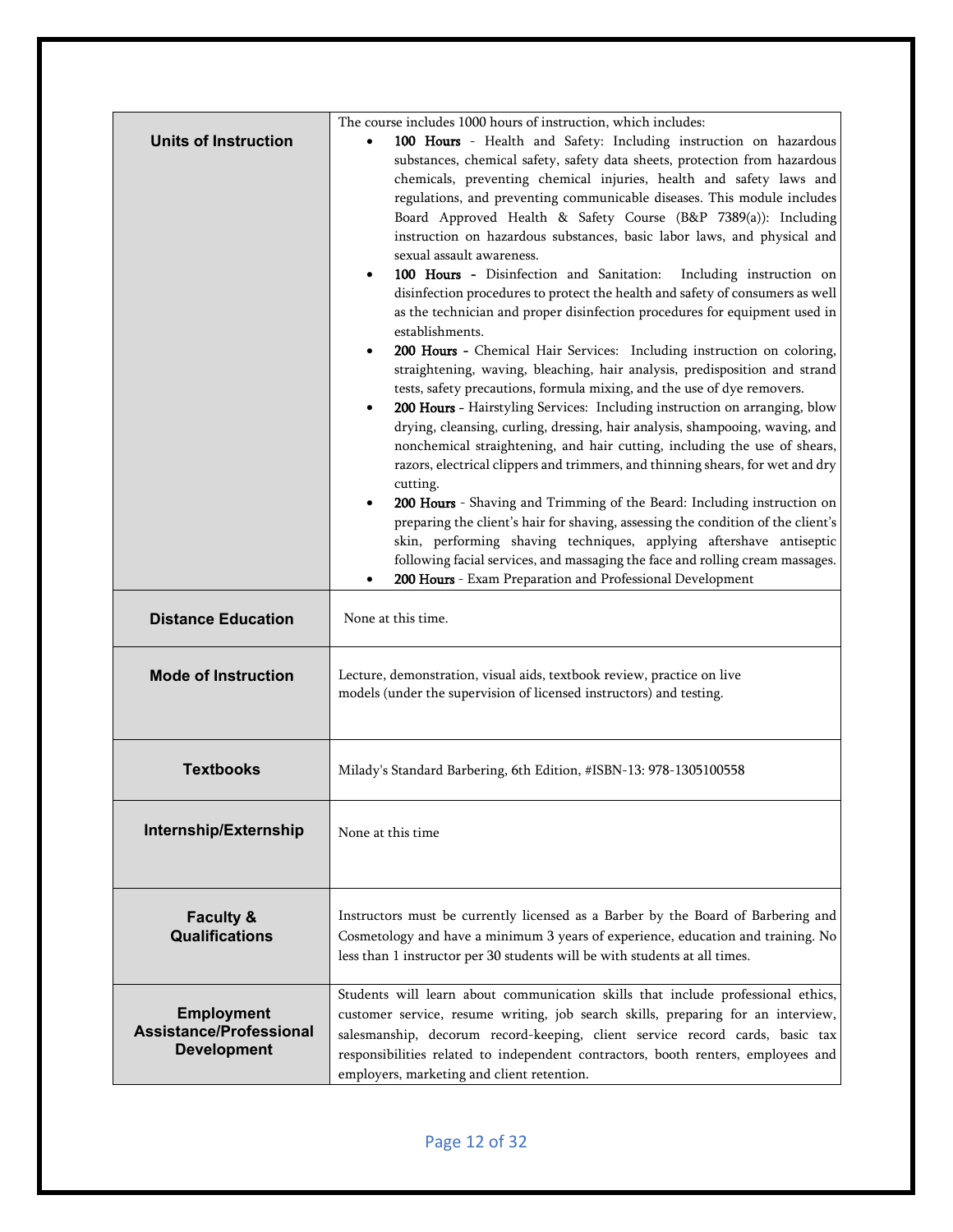| <b>State Requirements/ Laws</b><br><b>Regulations</b>    | Students will learn the laws and regulations pertaining to Barbering/Hairstyling, 20<br>hours of technical instruction, as set by Bureau for Private Postsecondary Education<br>(BPPE) and the California Board of Barbering & Cosmetology.                                                                                                                                                                                                                                                                                                                                                                                                                                |  |  |
|----------------------------------------------------------|----------------------------------------------------------------------------------------------------------------------------------------------------------------------------------------------------------------------------------------------------------------------------------------------------------------------------------------------------------------------------------------------------------------------------------------------------------------------------------------------------------------------------------------------------------------------------------------------------------------------------------------------------------------------------|--|--|
|                                                          |                                                                                                                                                                                                                                                                                                                                                                                                                                                                                                                                                                                                                                                                            |  |  |
| Skills and competencies to<br>be acquired by the student | At the completion of the program the student will have acquired the following skills<br>(but are not limited to):<br>Clean and sanitize tools and work environment.<br>$\circ$<br>Schedule client appointments and accept payments.<br>$\circ$<br>Properly use and handle all barbering related tools such as; clippers,<br>$\circ$<br>trimmers, scissors, razors, curling irons, blow driers, combs and brushers,                                                                                                                                                                                                                                                         |  |  |
|                                                          | etc.<br>Effectively use styling techniques which include, thermal styling, pressing,<br>$\circ$<br>finger waving, pin curls, etc.<br>Perform chemical services such as permanent waving, hair coloring,<br>$\circ$<br>bleaching, chemical relaxing, etc.<br>Perform haircutting services using clippers, trimmers, scissors, razors, and<br>$\circ$<br>thinning shears.<br>Apply scalp and hair treatments including the use of therapeutic massage.<br>$\circ$<br>Prepare the client's hair for shaving, assessing the condition of the client's<br>skin, performing shaving techniques, applying after-shave anti-septic,<br>massaging the client's face, rolling cream. |  |  |
| <b>Instructional Methods</b>                             | Demonstration, lecture, videos & classroom participation.                                                                                                                                                                                                                                                                                                                                                                                                                                                                                                                                                                                                                  |  |  |
|                                                          |                                                                                                                                                                                                                                                                                                                                                                                                                                                                                                                                                                                                                                                                            |  |  |

|                                        | Barber Crossover Program<br><b>200 Hours</b>                                                                                                                                                                                                                                                                                                                                                                                                                                                                                                                                                                                                                                                                                       |
|----------------------------------------|------------------------------------------------------------------------------------------------------------------------------------------------------------------------------------------------------------------------------------------------------------------------------------------------------------------------------------------------------------------------------------------------------------------------------------------------------------------------------------------------------------------------------------------------------------------------------------------------------------------------------------------------------------------------------------------------------------------------------------|
| <b>Program Description</b>             | The course teaches barbering with special emphasis on practical training and<br>preparing students for entry-level employment as Barbers. Students blend theoretical<br>training and practical training. The theoretical training is conducted in a classroom<br>setting consisting of lecture and demonstration. Practical training takes place in our<br>separate clinic which offers barber services to the public.                                                                                                                                                                                                                                                                                                             |
| <b>Program Mission</b><br>& Objectives | The Mission of Urban Barber College is to provide high quality training that will<br>prepare students to pass the California State Board of Barbering License test. Urban<br>Barber College will also enrich students with the fundamentals, professionalism and<br>excellent business ethics need to succeed in the Barber Industry. Urban Barber College<br>will train students with the skills necessary to become part of the California<br>workforce. Urban Barber College believes that the curriculum be taught in a<br>professional manner in a safe positive learning environment. Urban Barber College<br>will diligently prepare each student for employment in the Barber Industry as a<br>licensed California Barber. |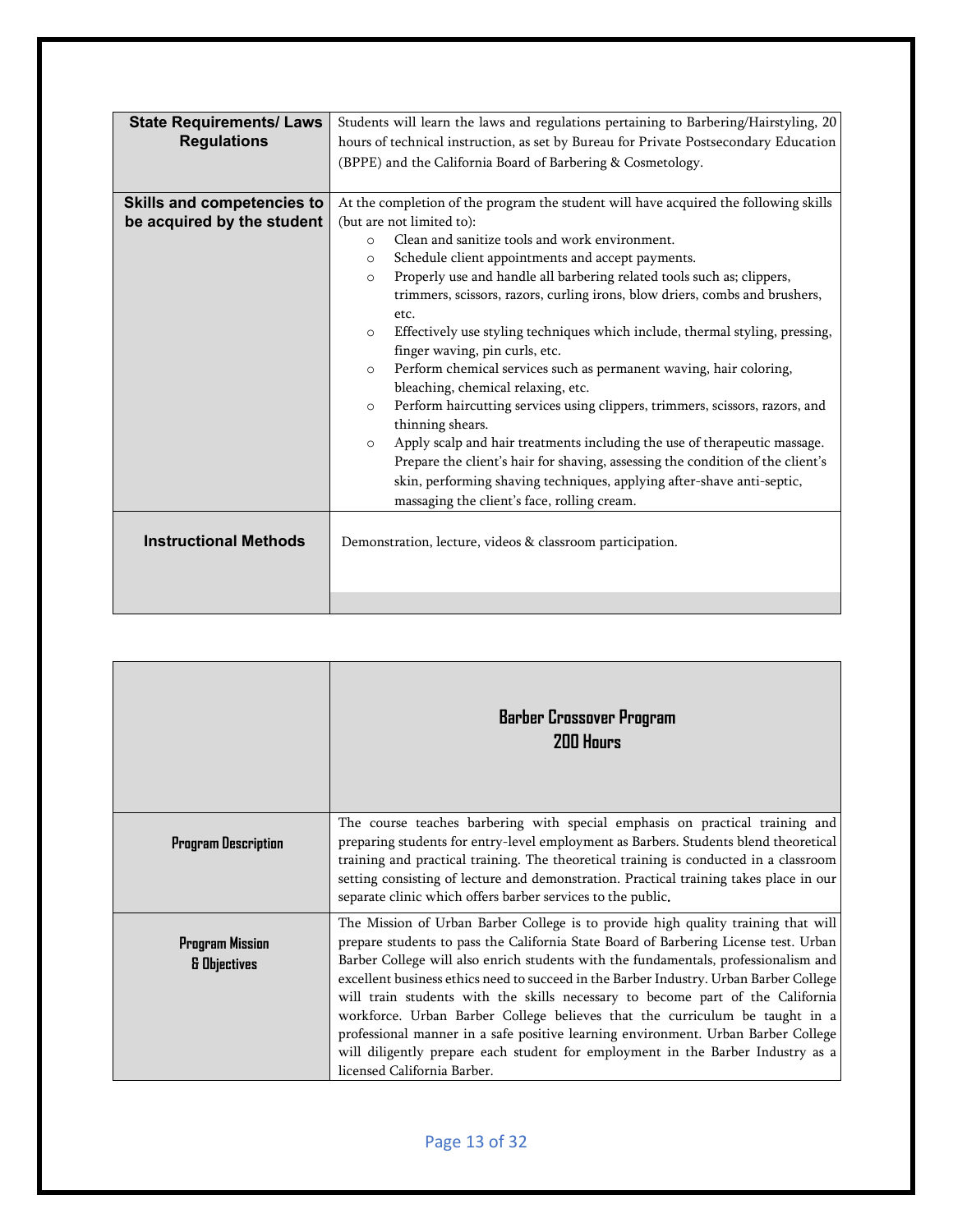| <b>Graduation</b><br><b>Requirements</b><br><b>Total Clock Hours</b>                       | Students must meet the following requirements in the applicable course of study to<br>qualify for graduation and be issued a Diploma at time of graduation.<br>· Pass a final comprehensive written and practical exam with a score of 75%.<br>· Complete all required exit paperwork; attended an exit interview. Title IV loan exit<br>counseling, if applicable.<br>To receive a proof of training required to take the California licensing exam, students<br>must also have all requisite payments to school and have a zero-ledger balance.<br>200 Clock Hours                                                                                                                                                             |
|--------------------------------------------------------------------------------------------|----------------------------------------------------------------------------------------------------------------------------------------------------------------------------------------------------------------------------------------------------------------------------------------------------------------------------------------------------------------------------------------------------------------------------------------------------------------------------------------------------------------------------------------------------------------------------------------------------------------------------------------------------------------------------------------------------------------------------------|
| <b>Exams</b>                                                                               | The qualitative element used to determine academic progress is a reasonable system<br>of grades as determined by assigned academic (qualitative) learning. Students are<br>assigned both academic learning (written exams) and a number of practical<br>evaluations. Academic learning is evaluated during each unit of study, using class<br>quizzes, written exams and practical tests. Practical skills are evaluated according to<br>course rubrics adopted by the school and provided to students. Students must<br>maintain a cumulative academic grade average of 70% to maintain satisfactory<br>academic progress. A final Practical Exam will be given and student must score a 75%<br>or higher to pass and graduate. |
| <b>Units of Instruction</b>                                                                | The program consists of 100 hours of shaving instruction and shaving 100 hours hair<br>cutting instruction, for a total 200 hours.                                                                                                                                                                                                                                                                                                                                                                                                                                                                                                                                                                                               |
| <b>Distance Education</b>                                                                  | None at this time                                                                                                                                                                                                                                                                                                                                                                                                                                                                                                                                                                                                                                                                                                                |
| Mode of Instruction                                                                        | Lecture, demonstration, visual aids, textbook review, practice on live<br>models (under the supervision of licensed instructors) and testing.                                                                                                                                                                                                                                                                                                                                                                                                                                                                                                                                                                                    |
| Textbooks                                                                                  | Milady's Standard Barbering, 6th Edition, #ISBN-13: 978-1305100558                                                                                                                                                                                                                                                                                                                                                                                                                                                                                                                                                                                                                                                               |
| Internship/Externship                                                                      | None                                                                                                                                                                                                                                                                                                                                                                                                                                                                                                                                                                                                                                                                                                                             |
| <b>Faculty &amp;</b><br><b>Qualifications</b><br><b>Employment Assistance/Professional</b> | Instructors must be currently licensed as a Barber by the Board of Barbering and<br>Cosmetology and have a minimum 3 years of experience, education and training. No<br>less than 1 instructor per 30 students will be with students at all times.<br>Students will learn about communication skills that include professional ethics,<br>customer service, resume writing, job search skills, preparing for an interview,                                                                                                                                                                                                                                                                                                       |
| <b>Development</b>                                                                         | salesmanship, decorum record-keeping, client service record cards, basic tax<br>responsibilities related to independent contractors, booth renters, employees and<br>employers, marketing and client retention.                                                                                                                                                                                                                                                                                                                                                                                                                                                                                                                  |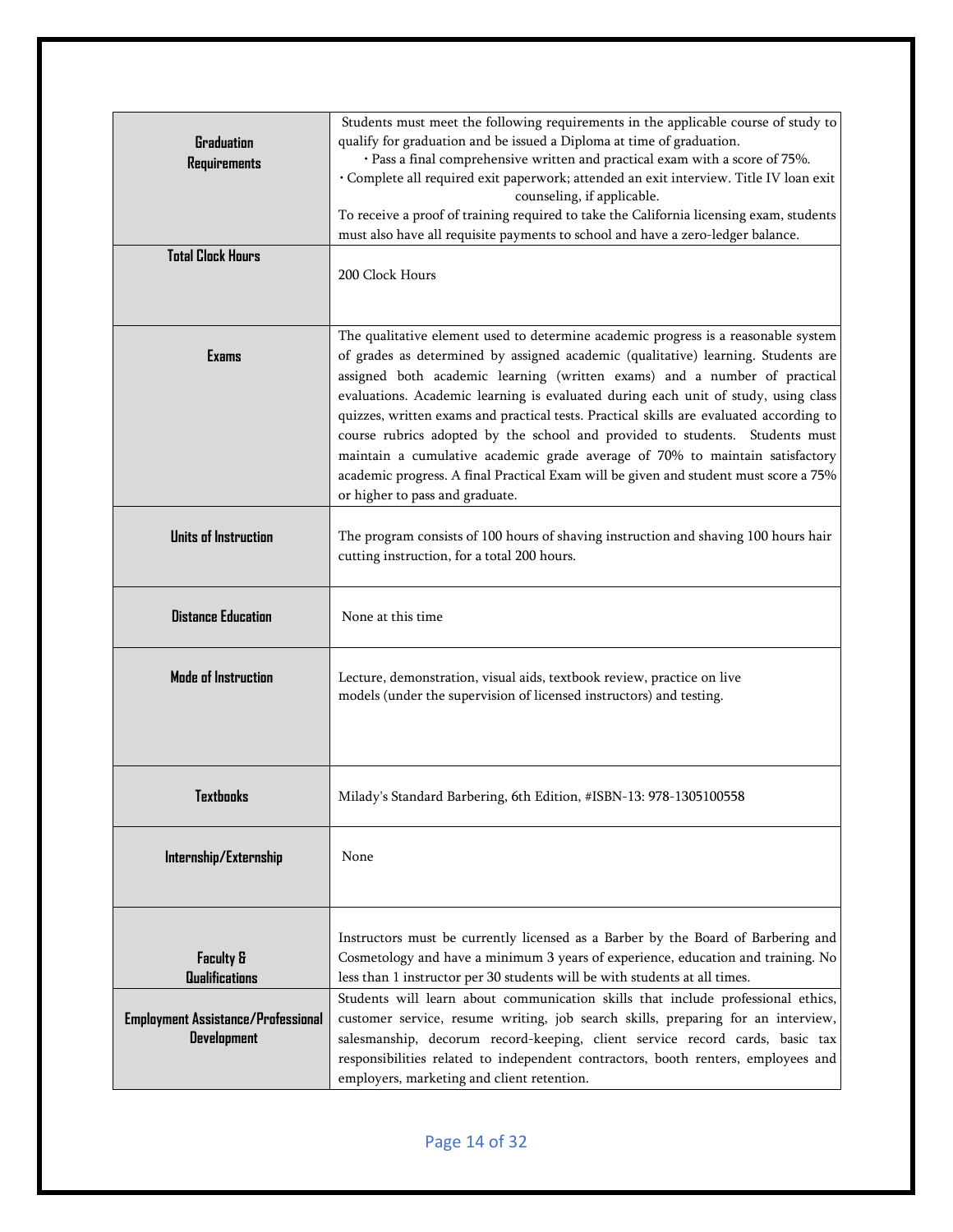| State Requirements/ Laws Regulations | Students will learn the laws and regulations pertaining to Barbering/Hairstyling, 20<br>hours of technical instruction, as set by Bureau for Private Postsecondary Education<br>(BPPE) and the California Board of Barbering & Cosmetology.                                                                                 |
|--------------------------------------|-----------------------------------------------------------------------------------------------------------------------------------------------------------------------------------------------------------------------------------------------------------------------------------------------------------------------------|
| Skills and competencies to be        | At the completion of the program the student will have acquired the following skills                                                                                                                                                                                                                                        |
| acquired by the student.             | (but are not limited to):<br>Properly use and handle all barbering related tools such as clippers,<br>$\circ$<br>trimmers, scissors, razors, curling irons, blow driers, combs and brushers,<br>etc.<br>Perform chemical services such as permanent waving, hair coloring,<br>$\circ$<br>bleaching, chemical relaxing, etc. |
|                                      | Apply scalp and hair treatments including the use of therapeutic massage.<br>$\circ$<br>Prepare the client's hair for shaving, assessing the condition of the client's<br>skin, performing shaving techniques, applying after-shave anti-septic,<br>massaging the client's face, rolling cream.                             |
| <b>Instructional Methods</b>         | Demonstration, lecture, videos & classroom participation.                                                                                                                                                                                                                                                                   |
|                                      |                                                                                                                                                                                                                                                                                                                             |

# <span id="page-14-0"></span>**Satisfactory Academic Progress Policy (SAP)**

Urban Barber College's Satisfactory Academic Progress is consistently applied to all students enrolled at the school, regardless of their class schedule. This policy is provided to all students prior to enrollment by printing in the school catalog. The policy complies with the guidelines established by the National Accrediting Commission of Career Arts and Sciences (NACCAS) and the federal regulations established by the United States Department of Education. Urban Barber College's Satisfactory Academic Progress Policy includes both quantitative (attendance) and qualitative (academic performance) elements that are evaluated on a cumulative basis, as explained in the policy.

# <span id="page-14-1"></span>**Evaluation Periods**

The frequency of evaluations ensures that students have had at least one evaluation by midpoint in the course. Evaluations will be performed on actual hours. The chart below details the evaluation points applicable to each program:

| Program                 | <b>Course Length</b> | <b>Evaluation Points</b>                                          |
|-------------------------|----------------------|-------------------------------------------------------------------|
| <b>Barbering</b>        | 1000 Clock hours     | 450 actual hours & 13 weeks<br>and<br>900 actual hours & 26 weeks |
| <b>Barber Crossover</b> | 200 clock Hours      | 100 actual hours &                                                |
|                         |                      | 3 weeks                                                           |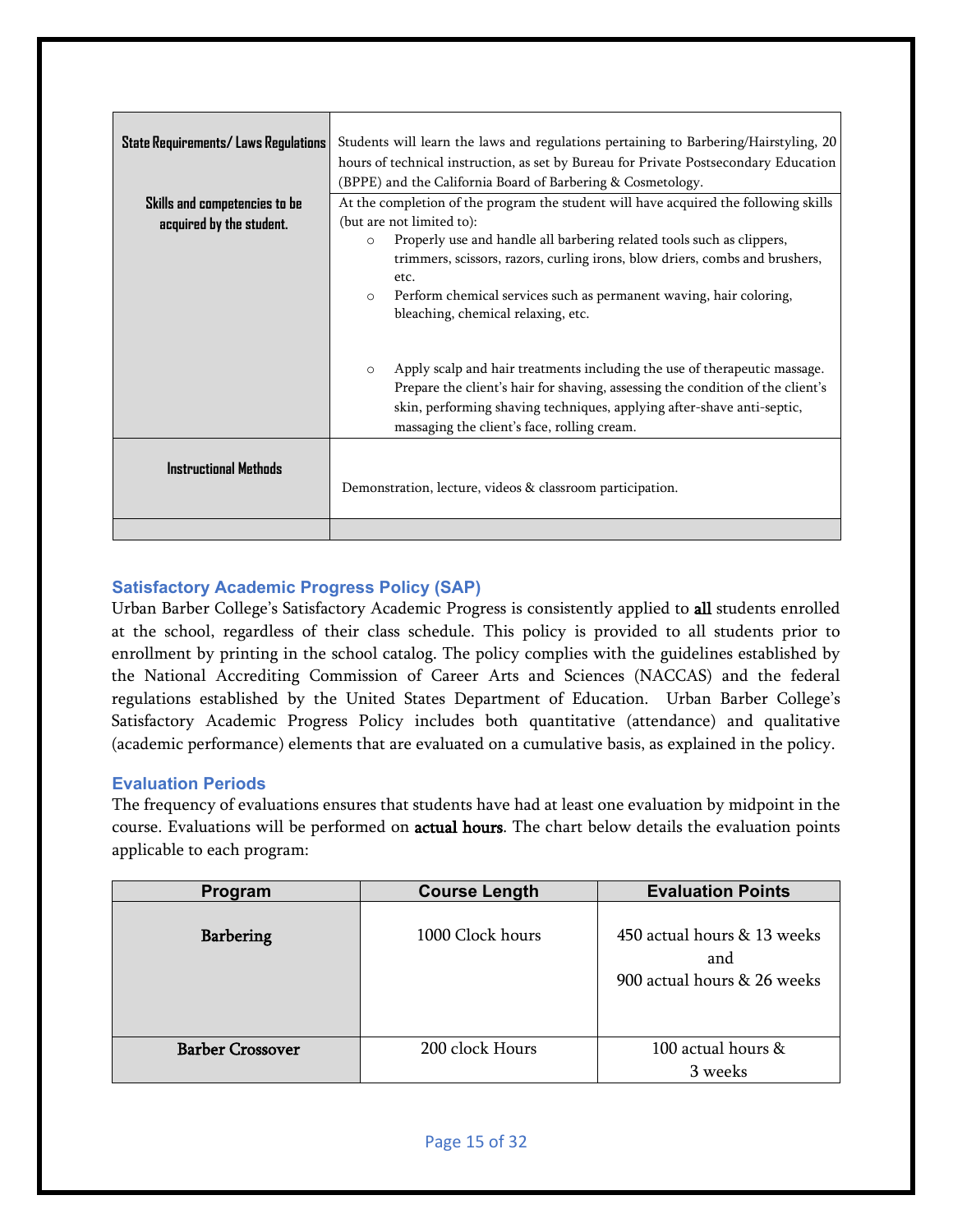\*The institution operates all programs according to a schedule of 900 hours & 26 weeks of instruction.

#### <span id="page-15-0"></span>**Attendance Progress**

For a student to be deemed making satisfactory attendance progress (quantitative), the student must maintain a minimum attendance average of 67%. Evaluations are conducted at the end of each evaluation period to determine if the student has met the minimum requirements. The attendance percentage is determined by dividing the total hours accrued (clocked by the student), by the total number of hours scheduled. At the end of each evaluation period, the school will determine if the student has maintained at least 67% cumulative attendance since the beginning of the course which indicates that, given the same attendance rate, the student will graduate within the maximum time frame of one and one-half (1 1/2) times the length of the course.

#### <span id="page-15-1"></span>**Qualitative Progress**

The qualitative element used to determine academic progress is a reasonable system of grades as determined by assigned academic (qualitative) learning. Students are assigned both academic learning (written exams) and a number of practical evaluations. Academic learning is evaluated during each unit of study, using class quizzes, written exams and practical tests. Practical skills are evaluated according to course rubrics adopted by the school and provided to students. Students must maintain a cumulative academic grade average of 70% to maintain satisfactory academic progress. Students may make up failed or missed tests and incomplete assignments, in accordance with the school's published policy for Scheduling and Grading, Make-Up Work, Incomplete's and Repetitions. A student's grade point average is determined by a combined average of all practical and written examinations. Individual student academic records are kept by the school. Students will be notified of any evaluation that impacts their financial aid eligibility, if applicable.

#### <span id="page-15-2"></span>**Maximum Time Frame**

Students are required to complete the program and/or course within 150% of the published program length. The maximum time frame permitted for transfer students who need less than the full course length will be determined based on the number of scheduled contracted hours. Any student who has exhausted the maximum time frame will be dropped from the program and may elect to re-enroll on a cash pay basis in a manner consistent with the school's admissions policy. VA benefits are paid based on the approved program length of 1000 or 200 hours only.

| <b>Barbering / Styling</b><br><b>1000 Clock Hours</b> | <b>Maximum Weeks</b><br>150% | <b>Maximum Hours</b> |
|-------------------------------------------------------|------------------------------|----------------------|
| <b>BARBERING</b><br>35 hours/week<br>29 weeks total   | 43.50                        | $1,500$ Hours        |
| <b>BARBERING</b><br>25 hours /week<br>40 weeks total  | 60                           | 1,500 Hours          |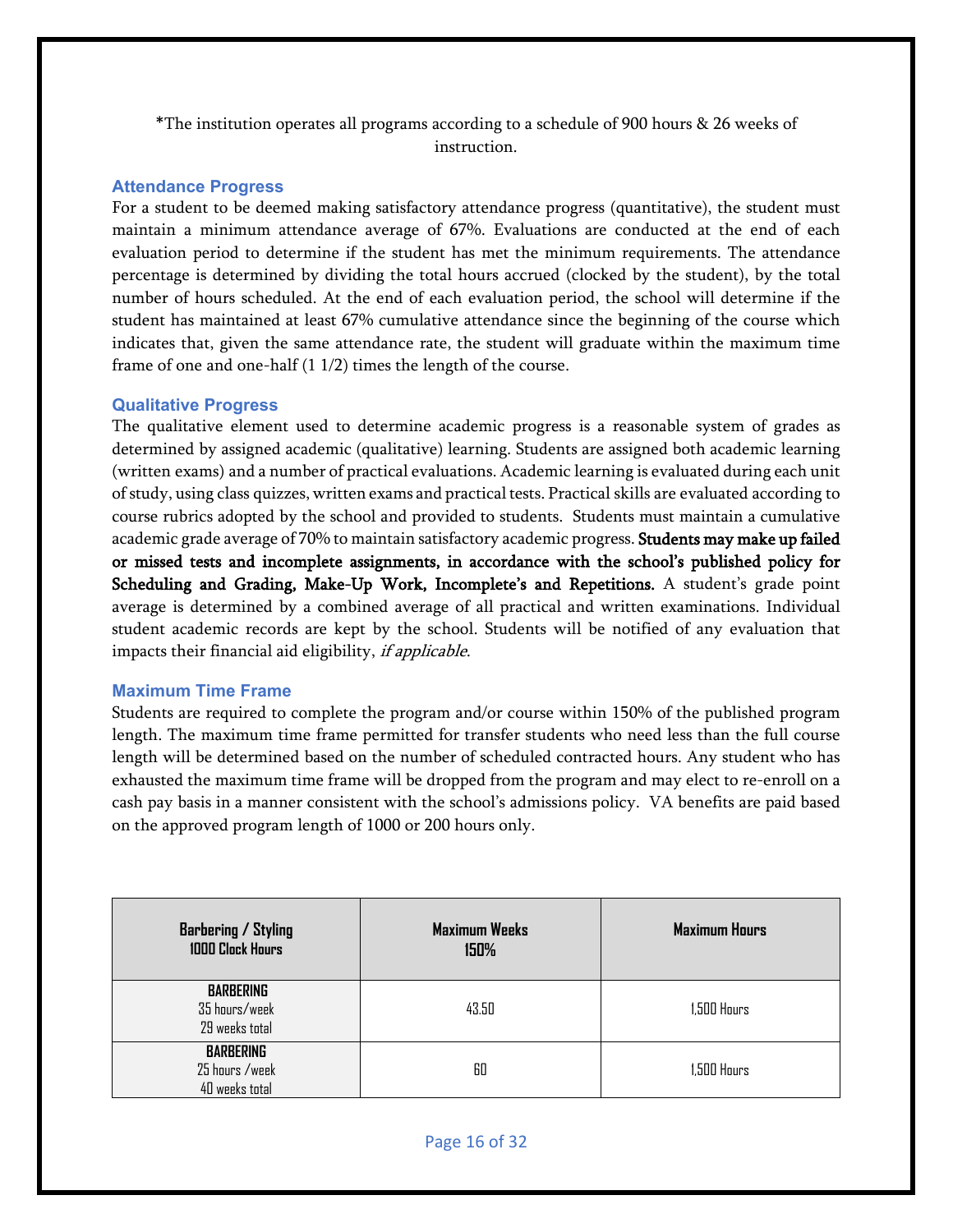| <b>BARBER CROSSOVER</b><br>35 hours/week<br>6 weeks total | 300 hours |
|-----------------------------------------------------------|-----------|
| <b>BARBER CROSSOVER</b><br>25 hours/week<br>8 weeks total | 300 hours |

#### <span id="page-16-0"></span>Grading System

Students are graded by using a grading system of 0 to 100 points. Students are evaluated regularly on the practical and theoretical work. The system below is the grading system utilized in the institution.

| $90\% - 100\%$ | Excellent    |
|----------------|--------------|
| $80\% - 89\%$  | Very Good    |
| 70% - 79%      | Satisfactory |
| 69% and Below  | Failing      |

#### <span id="page-16-1"></span>Warning

Students who do not meet Satisfactory Academic Progress requirements will be placed in the status of Financial Aid Warning. Students on Financial Aid Warning may continue to receive Title IV funding, if applicable, until the next scheduled evaluation. Students must meet the minimum requirements for attendance and academics by the next scheduled evaluation, to be deemed making Satisfactory Academic Progress.

#### <span id="page-16-2"></span>**Academic Progress Status**

Students meeting the minimum requirements for academics and attendance at the evaluation point are considered to be making satisfactory academic progress until the next scheduled evaluation. Urban Barber College does not allow for the status of probation. Students receiving Title IV Aid or VA educational benefits may have their benefits discontinued if the student fails to meet Satisfactory Academic Progress minimum requirements, if applicable.

#### <span id="page-16-3"></span>**Re-Establishment of Progress**

Students not meeting Satisfactory Academic Progress standards will need to meet cumulative attendance of 67% and an academic cumulative grade 70% of by the next evaluation period to be reestablish academic progress.

#### <span id="page-16-4"></span>**Evaluation Results (SAP Reports)**

All Satisfactory Academic Progress evaluations will be completed by the school within 7 school business days following the evaluation period, students will be notified of the results of their evaluation(s) either by email (electronically) or in person (paper).

#### <span id="page-16-5"></span>**Access to Satisfactory Academic Progress Reports**

<span id="page-16-6"></span>A hard copy of each Satisfactory Academic Progress evaluation is maintained in the student's file.

#### **Interruptions, Leave of Absences & Withdraws**

If enrollment is temporarily interrupted for a Leave of Absence, the student will return to school in the same progress status as prior to the leave of absence. Hours elapsed during a leave of absence will extend the student's contract period and maximum time frame by the same number of days taken in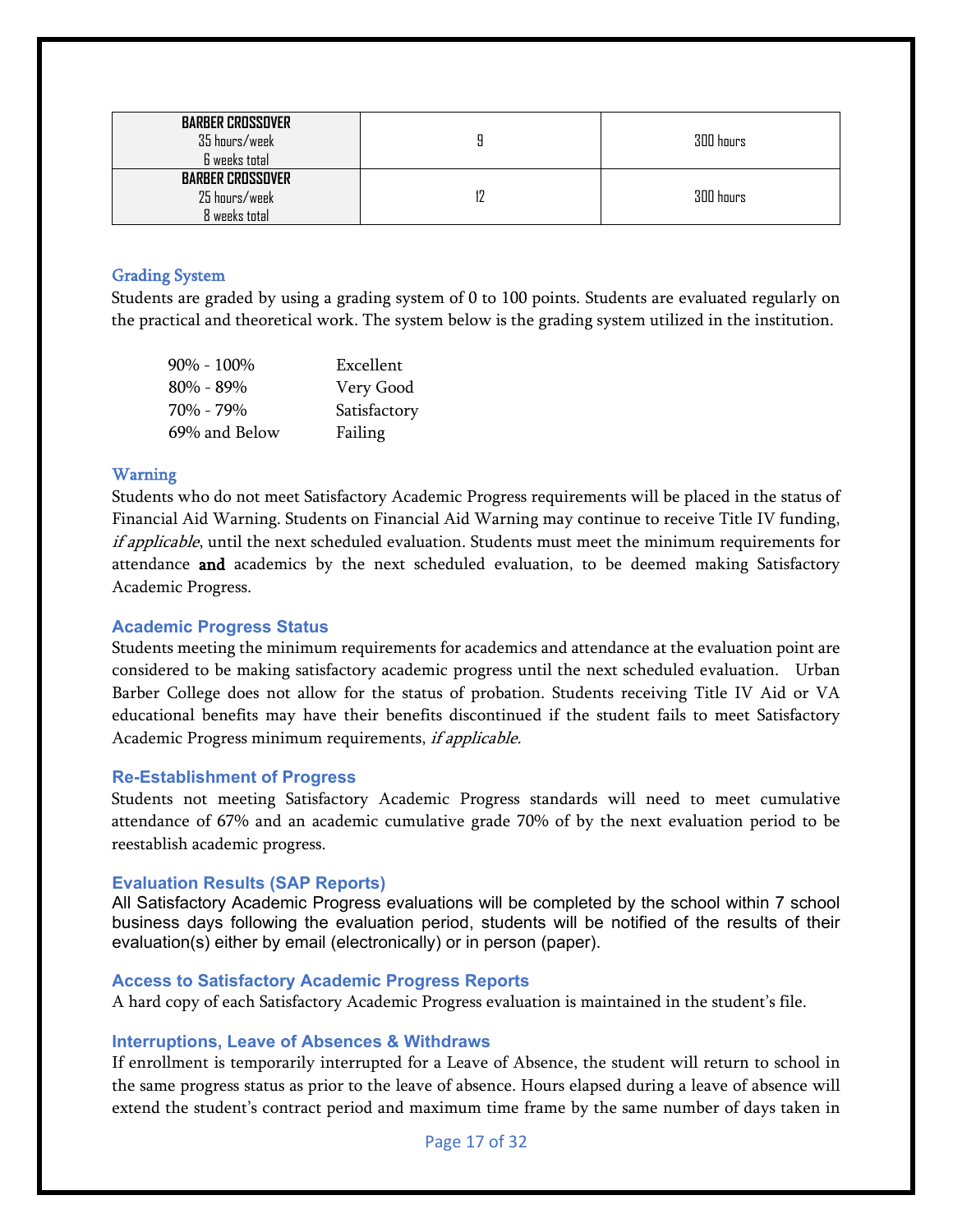the leave of absence and will not be included in the student's cumulative attendance percentage calculation. Students who withdraw prior to completion of the course and wish to re-enroll will return in the same satisfactory academic progress status as at the time of withdrawal.

#### <span id="page-17-0"></span>**Noncredit, Remedial Courses, Incompletes, Repetitions**

Incompletes, withdrawals, and repetitions do not apply to the institution and have no effect upon the institution's satisfactory academic progress standards as the institution has no such items or policies.

#### <span id="page-17-1"></span>**Transfer Students & SAP**

Transfer Students are evaluated at the midpoint of the contracted hours or the established evaluation periods, whichever comes first. Accepted transfer hours for students entering from another institution will be counted as both attempted and completed for the purpose of determining when the allowable maximum time frame has been exhausted.

# <span id="page-17-2"></span>**Veteran's Funding & SAP**

Students receiving Veterans Educational funding will remain eligible for funding if they are not making SAP and are on Satisfactory Academic Progress warning, *if applicable.* Failure to meet SAP by next evaluation period will result in termination of such funding.

#### <span id="page-17-3"></span>**Excused and Unexcused Absences**

An absence is an absence at Urban Barber College, there is no contract extension for an excused absence, but the school does appreciate you emailing attendance@urbanbarbercollege.com or calling their campus, for staffing and client scheduling purposes. In the event any student is absent 14 consecutive calendar days, for any reason, said student(s) will be dropped and may re-enroll per the terms of the re-enrollment policy. Students may also use the Leave of Absence Policy in the event of a need for an extended absence (beyond 14 days).

#### <span id="page-17-4"></span>**Late Arrival (Tardy Policy) and Leaving Early Policy**

Day time students arriving more than 5 minutes after their scheduled start time, will find the school door locked and unable to clock in until 10:00 am and will be marked tardy. Students who are late may be subject to the school's conduct policy.

Evening students will not be locked out but may be subject to the school's conduct policy each time they arrive more than 5 minutes late.

All students (day and evening) are asked to stay to the end of their scheduled day. If they need to leave early due to a medical appointment, family emergency or other reason, please discuss with the Director or Instructor in advance, for scheduling of staffing and client services purposes. Students who are excessively late or leave early on a regular basis **may** be subject to the school's conduct policy.

#### <span id="page-17-5"></span>**Make up Work (Assignments, Exams & Hours)**

It is the student's responsibility to make up any missed work due to absence or being late to class. The student shall contact the instructor as soon as they return to make arrangements to complete the assignments that were missed. If a student wishes to attend outside their assigned schedule to make up missed hours, that student must first clear such with the attendance department or education director to assure there is room.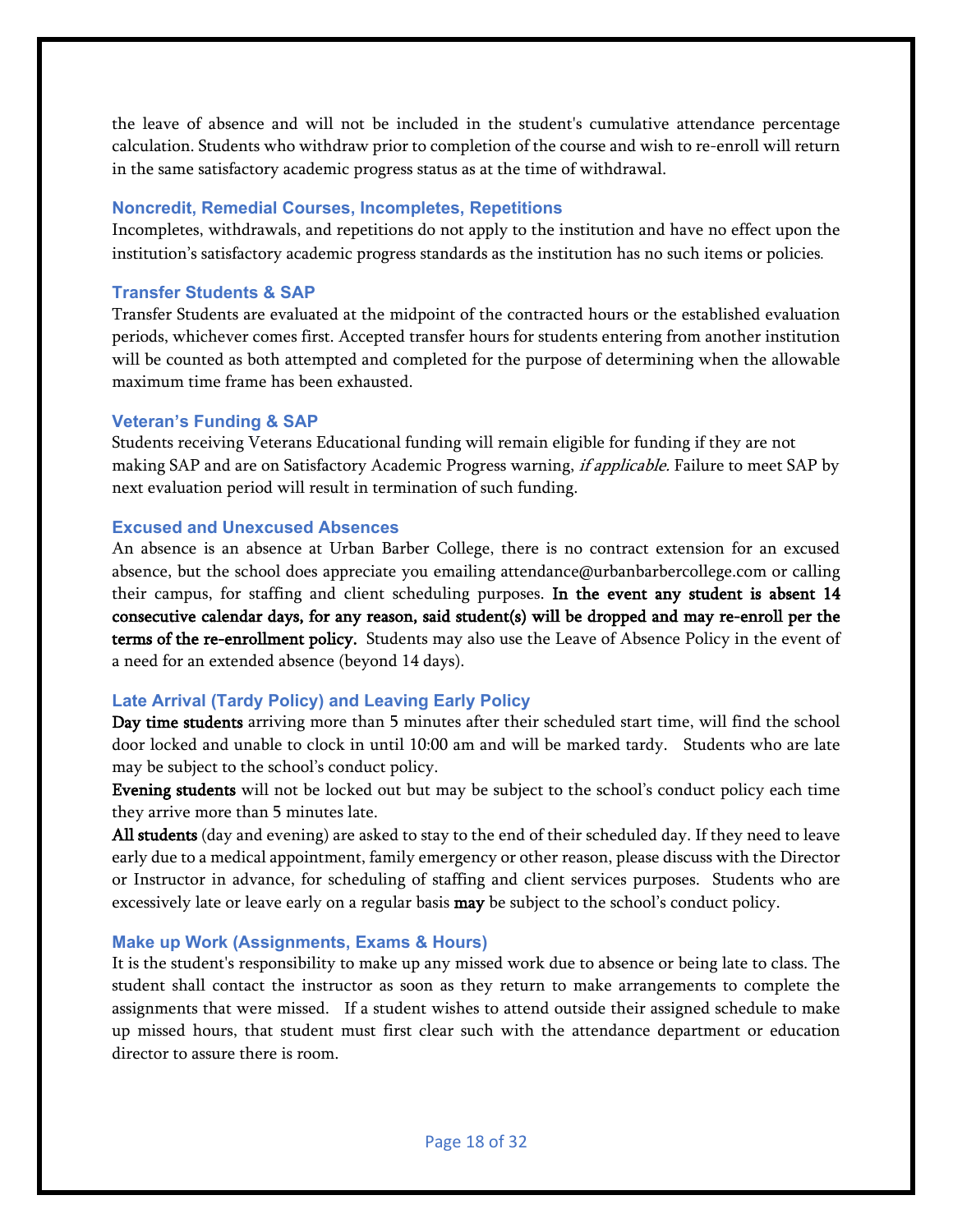#### <span id="page-18-0"></span>**Leave of Absence Policy (LOA)**

Urban Barber College is currently not offering Leave of Absences. Students are reminded that their enrollment contract has 70 hours built into their contract and to use them in lieu of a leave of absence. Students who need to be absent more than 14 sequential calendar days are welcome to re-enroll when their personal circumstances allow for such, in accordance with the school's admission and reenrollment policies. In the event school is closed for COVID- 19 requirements, weather or other reason such days do not count towards the student's Satisfactory Academic Progress and extend the student's contract by the same number of days.

#### <span id="page-18-1"></span>**Institutional Refund Policy**

Applies to all terminations for any reason, by either party, including a student's decision, course or program cancellation, or school closure. This Policy complies with California's state mandated policy and applies to both campuses.

- 1. Urban Barber College shall refund 100% of the amount paid for institutional charges, less a reasonable deposit, registration or application fee not to exceed two hundred fifty dollars (\$250), if notice of cancellation is made through attendance at the first-class session, or the seventh day after enrollment, whichever is later (cancellation period).
- 2. After the cancellation period, the institution provides a pro rata refund of ALL funds paid for tuition charges to students who have completed 60% or less of the period of attendance. Once more than 60% of the enrollment period in the entire course has elapsed (including absences), there will be no refund to the student.
- 3. This policy applies to all students.
- 4. This policy is based on **scheduled** hours.
- 5. The registration fee, equipment, books, kits and any other items issued and received by the student are not refundable after the cancellation period.
- 6. If you withdraw from school after the cancellation period, the refund policy described above will apply.
- 7. If the amount that you have paid is more than the amount that you owe for the time you attended, then a refund will be made within 45 days of the official withdrawal date. If the amount that you owe is more than the amount that you have already paid, then you will have to arrange with the Director to pay that balance.
- 8. As prescribed by California Code § 94919 (b): a notice of cancellation shall be in writing, and that a withdrawal may be effectuated by the student's written notice or by the student's conduct, including, but not necessarily limited to, a student's lack of attendance.

| <b>Percent of Scheduled Time</b> | <b>Tuition Earned by School</b>           |
|----------------------------------|-------------------------------------------|
| $0 - 60\%$                       | Pro-rata calculation based upon scheduled |
|                                  | hours                                     |
| $60.01\%$ and over               | 100%                                      |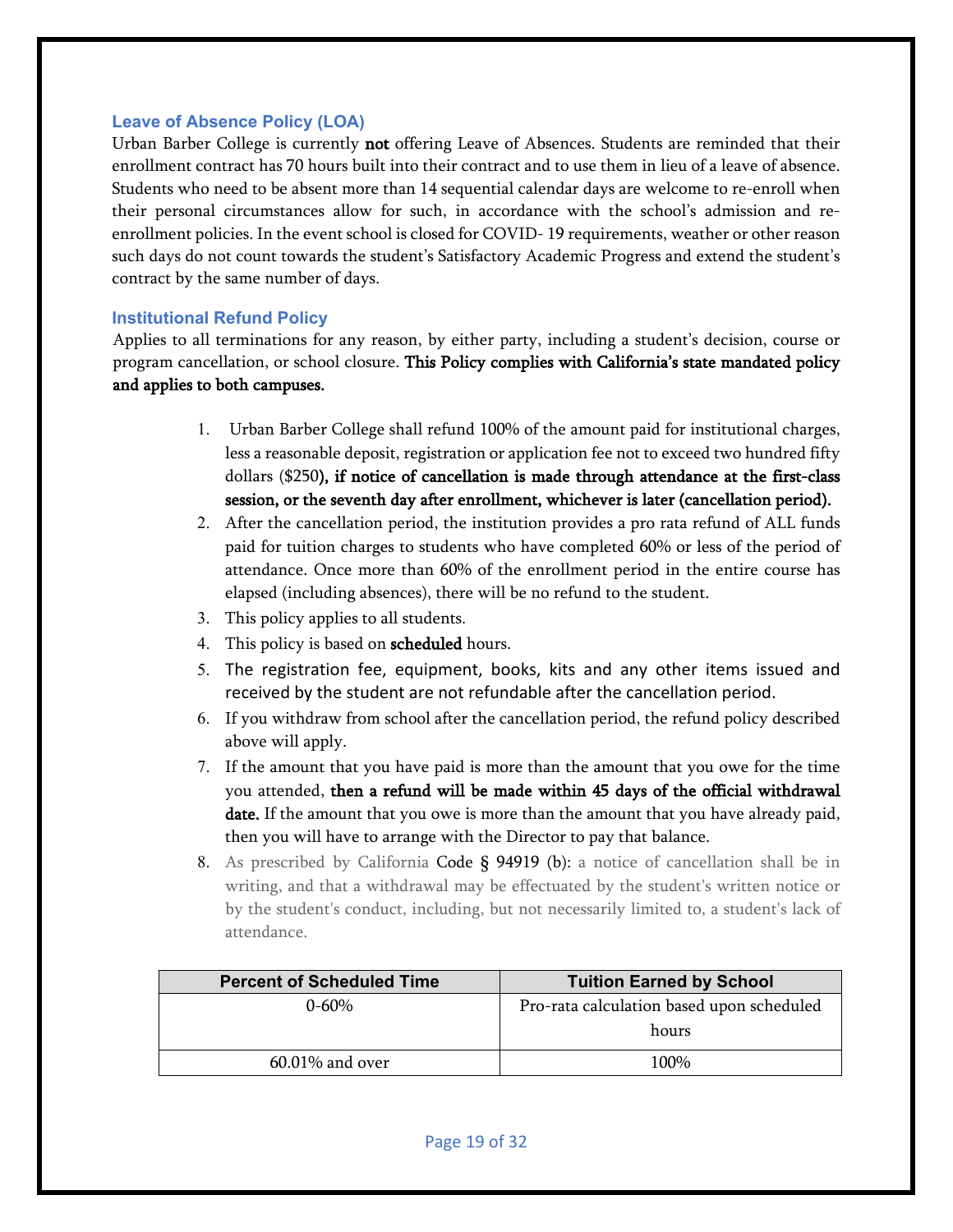#### <span id="page-19-0"></span>**Withdraw Procedures**

Students who officially or unofficially withdraw from enrollment prior to course completion should:

- Provide a written notice to the school.
- Complete all required exit paperwork.
- Satisfy all debts owed to the school.

#### <span id="page-19-1"></span>**Personal Services**

The instructor may grant permission for students to perform personal services on each other during down time. Clients come first and a student may be asked to stop a personal service to accommodate the client.

#### <span id="page-19-2"></span>**Equipment and Personal Items**

Urban Barber College and/or staff are not responsible for lost or stolen kit items or personal items. It is the student's responsibility to replace such items. Lockers are available; however, the student must provide their own lock. Students are expected to have books and equipment ready for class and/or clinic every day.

#### <span id="page-19-3"></span>**Drug Free Workplace and School**

Urban Barber College has a zero tolerance for drugs and alcohol. No student, educator, or employee may be on the institution premises or affiliate clinic under the influence of any substance. As a drug free work environment, individuals under the influence may be subject to immediate dismissal and/or removal. Students may request counseling for substance abuse and will be referred to community resources.

#### **Grievance Procedure**

Students are expected to address any disagreements or conflict in student records directly with the individual involved in person with a written document outlining the complaint and communication. After this, if there is no satisfactory resolution, the student may set an appointment to see the school's director. All communications regarding the complaint must be in writing and all meetings and communications will be documented in the student files. The grievance policy is as follows:

- 1. Complaints regarding students or Urban Barber College staff must be made within one week of the issue.
- 2. If the complaint cannot be resolved informally (verbally) the student shall write up the details and submit to the school director (within 30 days of incident) who will research the issue and respond with a resolution. Please allow the school director up to 10 business days to respond to written complaints in writing.

If such response is not satisfactory student may reach out to the Bureau for Private Postsecondary Education, 1747 North Market Blvd., Ste. 225, Sacramento, CA 95834, (916) 574-8900 or (888) 370- 7589.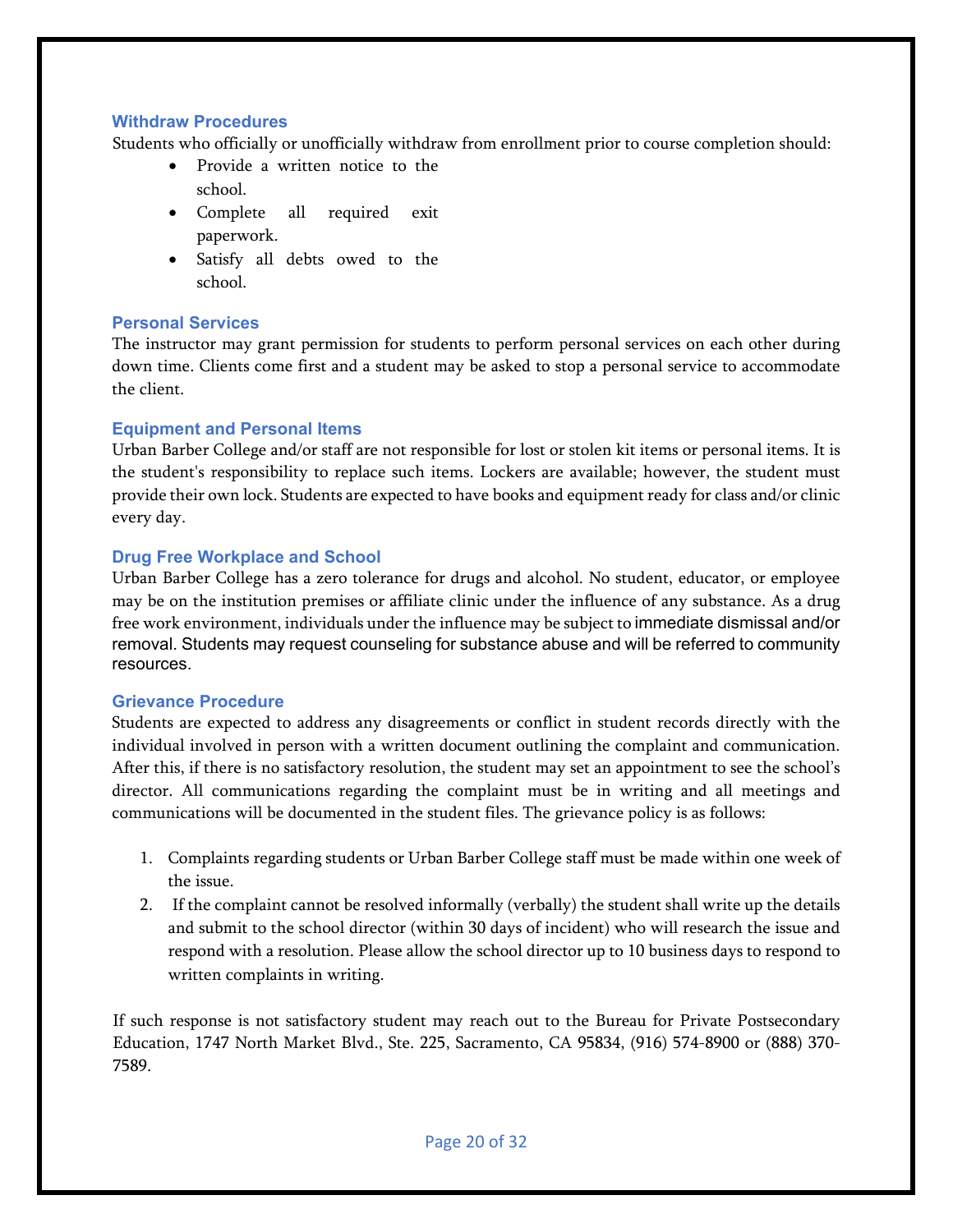<span id="page-20-0"></span>All written complaints from students are saved for 6 years for review.

# **Student Services, and Professional Assistance Referral Policy**

Urban Barber College provides academic advising-as needed for academic and practical skills related matters to all students.

Additionally, Urban Barber College's offers assistance and guidance in the areas listed below when possible and contact information for such is located on the bulletin boards on campus and in the student restrooms for privacy.

- Referrals to social service agencies
- Ridesharing or transportation
- Referral to drug or alcohol abuse programs
- Health service agencies
- Assistance in organizing student study groups

The school's administration's office is open Monday through Friday  $11:00$  am  $-4:00$  pm or by appointment at attendance@urbanbarbercollege,com to schedule student counseling.

#### <span id="page-20-1"></span>**Student Housing**

Urban Barber College does not provide housing. However, if you need assistance or suggestions for housing, please see the school director. This institution does not operate dormitories or other housing facilities. This institution does not provide assistance, nor does it have any responsibility to assist students in finding housing. Housing in the immediate area is available. Monthly rent for a one-bedroom unit is approximately \$1,500 - \$1,800 a month. [\(www.apartmentguide.com\)](http://www.apartmentguide.com/).

#### <span id="page-20-2"></span>**Sanitation Duties**

Students are expected to maintain the highest level of infection control. Each student is responsible for cleaning his/her own station. Students will also be assigned a daily sanitation duty to help keep the school clean. All sanitation duties must be performed and checked.

#### <span id="page-20-3"></span>**Dress Code**

Urban Barber College has established a standard dress code for all students to maintain a professional atmosphere. Students not in dress code may be asked to leave school to change, which will also result in a loss of hours. The dress code is follows:

• School smocks must be worn, fully zipped up at all times while on school property including customer cape.

- Close toed shoes must be worn at all times. Open toed shoes are not allowed.
- No caps, hats, head wraps, hair nets, or bandanas
- No excessive jewelry
- No shorts or Skirts
- Jeans/Slacks are required
- No inappropriate graphics on shirts
- No revealing clothing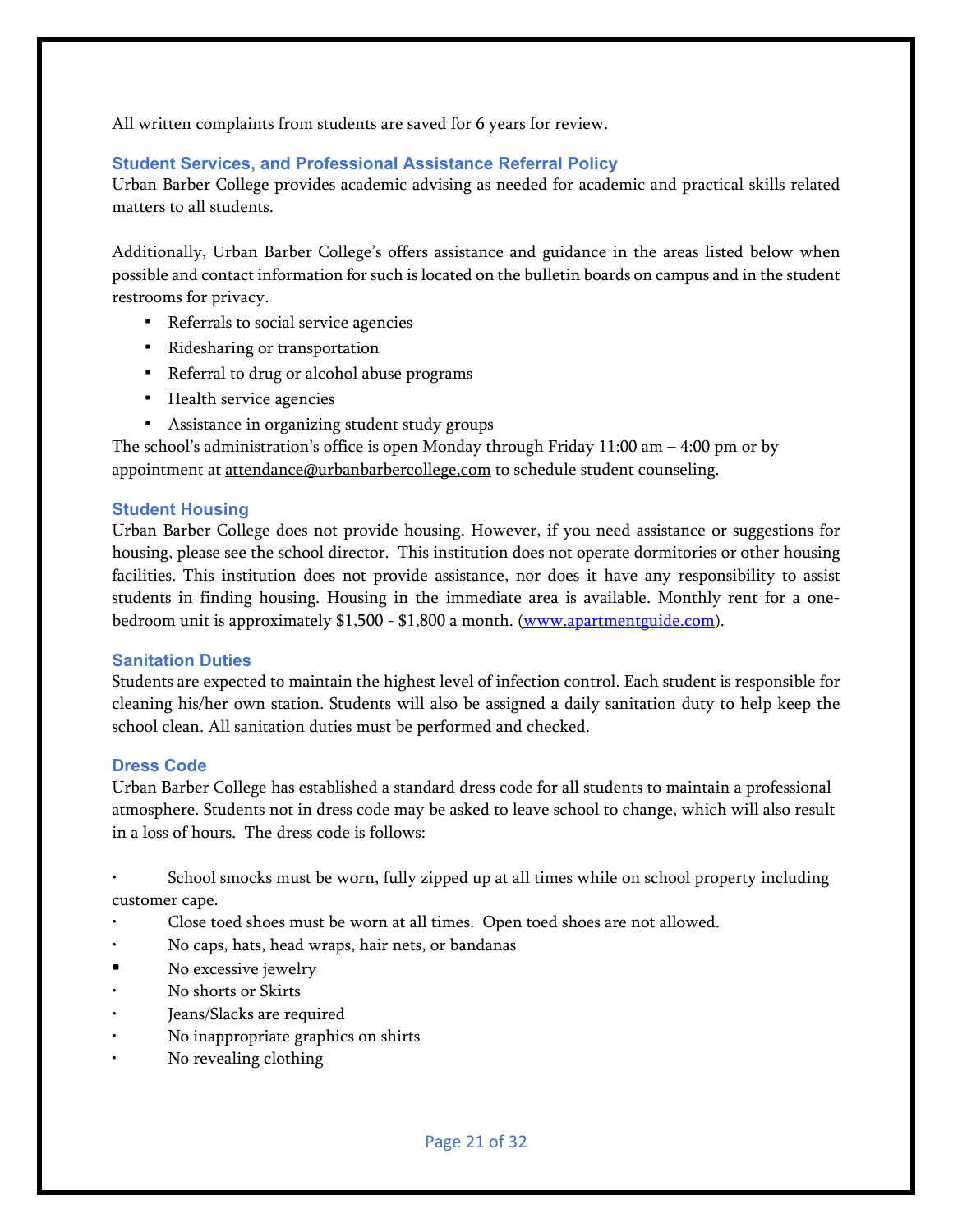#### <span id="page-21-0"></span>**Conduct Policy and Conduct Probation (for Both Campuses)**

Urban Barber College requires that all students conduct themselves in a courteous & professional manner at all times. No student shall behave in a manner that is unacceptable in a learning environment or that endangers or infringes on the rights and/or safety of themselves or another student or staff member. Refusal to conduct themselves in an orderly and considerate manner, complying will all rules and regulations of the College, will be subject to the institution's Conduct Policy. Urban Barber College has a progressive Conduct Policy, beginning with a verbal warning, followed by a written warning, then a conduct suspension, followed by a termination. The following may be deemed violations of the conduct policy:

- o Failure to have books and equipment ready for class and/or clinic every day
- o Excessive tardy or absences
- o Failure to follow school's requisite steps of service
- o Refusing to provide client services
- o Eating on School clinic floor
- o Failure to put phone on silent while providing student services
- o Failure to maintain infection control and clean his/her own station
- o Failure to follow Personal Services Policy
- o Violating smoking policy
- o Eating on campus, other than in break room
- o Not completing assignments
- o Theft or non-accidental damage to college property
- o Forgery, alteration or misuse of time records or documents
- o Cheating, plagiarism or any other academic dishonesty
- o Physical or verbal abuse of others or any threat of force
- o Unauthorized entry into, unauthorized use of, and misuse of college property
- o Failure to comply with directions of college officials acting in performance of their duties
- o Disorderly, lewd, indecent, obscene or offensive conduct on school campus
- o Obstruction or disruption of the educational process
- o Failure to follow the directions of school staff
- o Leaving campus early without notifying staff in advance
- o Failure to comply with Dress Code

#### <span id="page-21-1"></span>**Termination and Conduct Dismissal Policies**

The following acts *may* result in **immediate termination** from Urban Barber College

- Missing school for 14 sequential calendar days
- Intoxication on campus
- Cheating on clock hours
- Cheating on number of assignments completed
- Stealing
- Use, possession, sale, or distribution of drugs/alcohol
- The use, possession, distribution, or being under the influence of alcohol, narcotics, or any other controlled substance on campus, or any off-campus college sponsored event
- Interference with any instructor or administrator in connection with carrying out their duties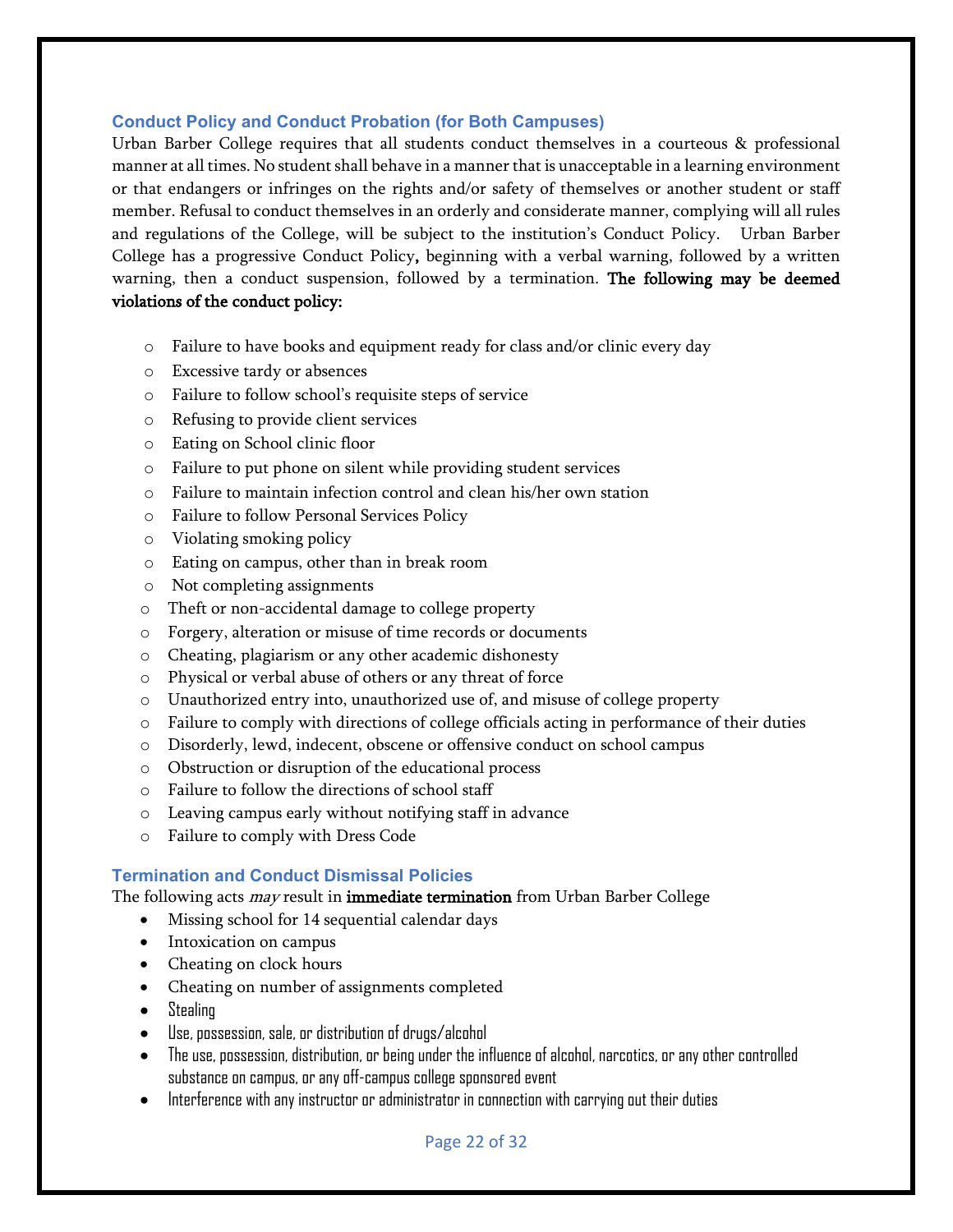- Use, possession, or sale of illegal firearms, weapons, or dangerous objects is prohibited
- Activities that involve holding, pushing, tackling, wrestling or any other type of physical contact or threat of physical contact

## <span id="page-22-0"></span>**Library Resources**

General library materials are included on both campuses are located in the administrative officer. Learning resources provided include access to books, periodicals, videos, and access to specially selected internet sources of information which support the learning objectives of the programs offered. Student may access learning resources by asking any staff member during normal business hours. Students have access to learning resource materials during normal business hours of operation. The learning resources are in the administrative office. Staff members are also available to provide research assistance. The library resources include:

- o YOUTUBE Channel Urban Barber College
- o Back up Text & Workbooks
- o Barber Gold Magazine (may be limited during COVID)
- o The Whal Men's Method Curriculum (online)

# <span id="page-22-1"></span>**Career Opportunities and Occupations**

Job placement or employment is not guaranteed; however, Urban Barber College offers reasonable assistance in job placement. A bulletin board is available for job postings; shop owners/managers are invited into the school to inform students of available positions; advice is given upon request of the student for potential employment. The school provides training in professional image, resume writing, interviewing skills, the mechanics of owning and operating a shop, and a class which focuses on selfesteem, communication skills, continuing education, and building a clientele. A barber license provides many employment opportunities. Possibilities include hairstylist, barber stylist, texture specialist, specialist, educator, platform artist, shop manager or shop owner. Compensation will vary based on the type of shop, the location, and the number of hours worked. Job Placement is not guaranteed by the institution.

#### <span id="page-22-2"></span>**CIP and SOC Codes**

U.S. Department of Labor's Standard Occupational Classification Codes (CIP Codes) Labor's Standard Occupational Classification: #39- 5011 Barbers. This applies to the Barbering and Barber Crossover programs. SOC #39-5010 Barbers

#### <span id="page-22-3"></span>Return of Title IV Funds (R2T4)

The Federal Return of Title IV funds formula (R2T4) dictates the amount of Federal Title IV aid that must be returned to the federal government by the school and/or the student. The federal formula is applicable to an eligible student receiving federal aid when that student withdraws at any point during the payment period.

If a student did not start or begin attendance at the school, the R2T4 formula does not apply.

Official Withdrawal Process: If a student wishes to withdraw from school, they must notify the Director of the school. The notification may be in writing or orally. The date the notification is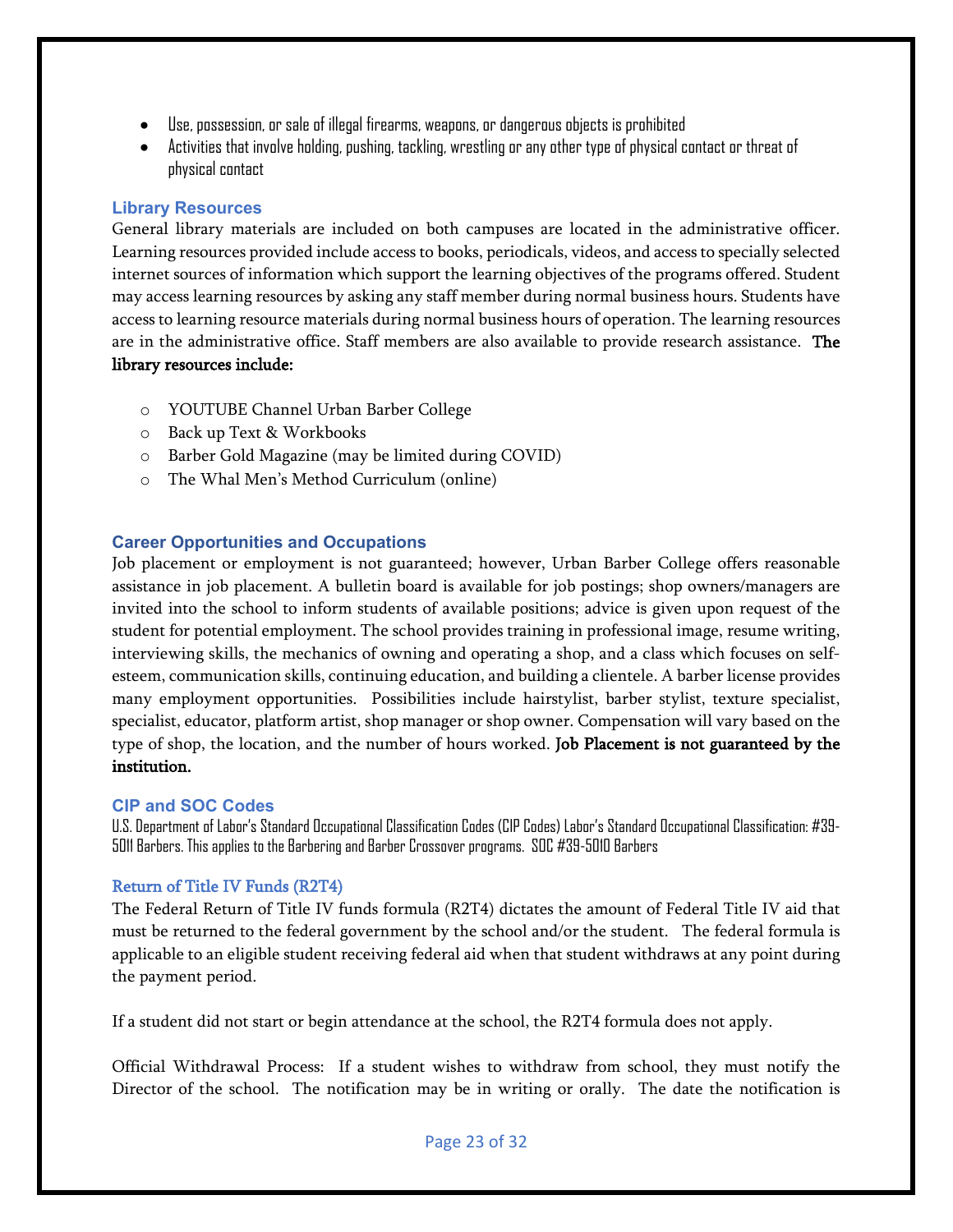received is the date of determination. Urban Barber College's IV Administrator must begin the withdrawal process.

For unofficial withdrawals a student's withdrawal date at a school that is required to take attendance is their last day of physical attendance. Their date of determination is 14 days after they cease attendance.

The federal formula requires a Return of Title IV calculation if the student received or could have received (based on eligibility criteria) federal financial assistance in the form of Pell Grants, Direct Loans or Direct PLUS Loans, during the payment period. The percentage of Title IV aid earned is equal to the percentage of the payment period that was completed as of the withdrawal date if this occurs on or before the 60% point of time. After the 60% point of the payment period (or period of enrollment depending on what your school uses) the student is considered to have earned 100% of the aid for the period. The percentage that has not been earned is calculated by subtracting the percentage of Title IV aid earned from 100%.

The percentage of the payment period completed is calculated by the hours scheduled in the payment period as of the withdrawal date divided by the scheduled hours in the payment period.

The amount to be returned is calculated by subtracting the amount of Title IV assistance earned from the amount of Title IV aid that was or could have been disbursed as of the withdrawal date.

If a student receives less Title IV funds than the amount earned, the school will offer the student a disbursement of the earned aid that was not received at the time of their withdrawal which is called a post-withdrawal disbursement. Post-withdrawal disbursements will be made from Pell Grant funds first, if the student is eligible. If there are current educational costs still due the school at the time of withdrawal, a Pell Grant post-withdrawal disbursement will be credited to the student's account. Any remaining Pell funds must be released to the student without the student having to take any action. The funds must be released as soon as possible but no more than 45 days after the date of determination.

Post-withdrawal Direct Loan funds will be offered to the student within 30 days, allowing the student at least 14 days to respond, letting the institution know whether they still want to borrow those funds or not. the Direct Loan funds must be applied to the student account first, and any resulting credit balance is disbursed to the student no later than 14 days after the calculation of the R2T4.

Any federal loan program funds due in a post-withdrawal disbursement must be offered to the student and the school must receive the student's authorization before crediting their account.

If a credit balance still exists on the student's account after the R2T4 and institutional refund calculations are done, that credit balance must be used to pay any grant overpayment that exists based on the current withdrawal within 14 days from the date that the R2T4 (calculation was performed. The overpayment must be eliminated prior to offering a credit balance to a student.

The following Title IV return distribution is used for all FSA students.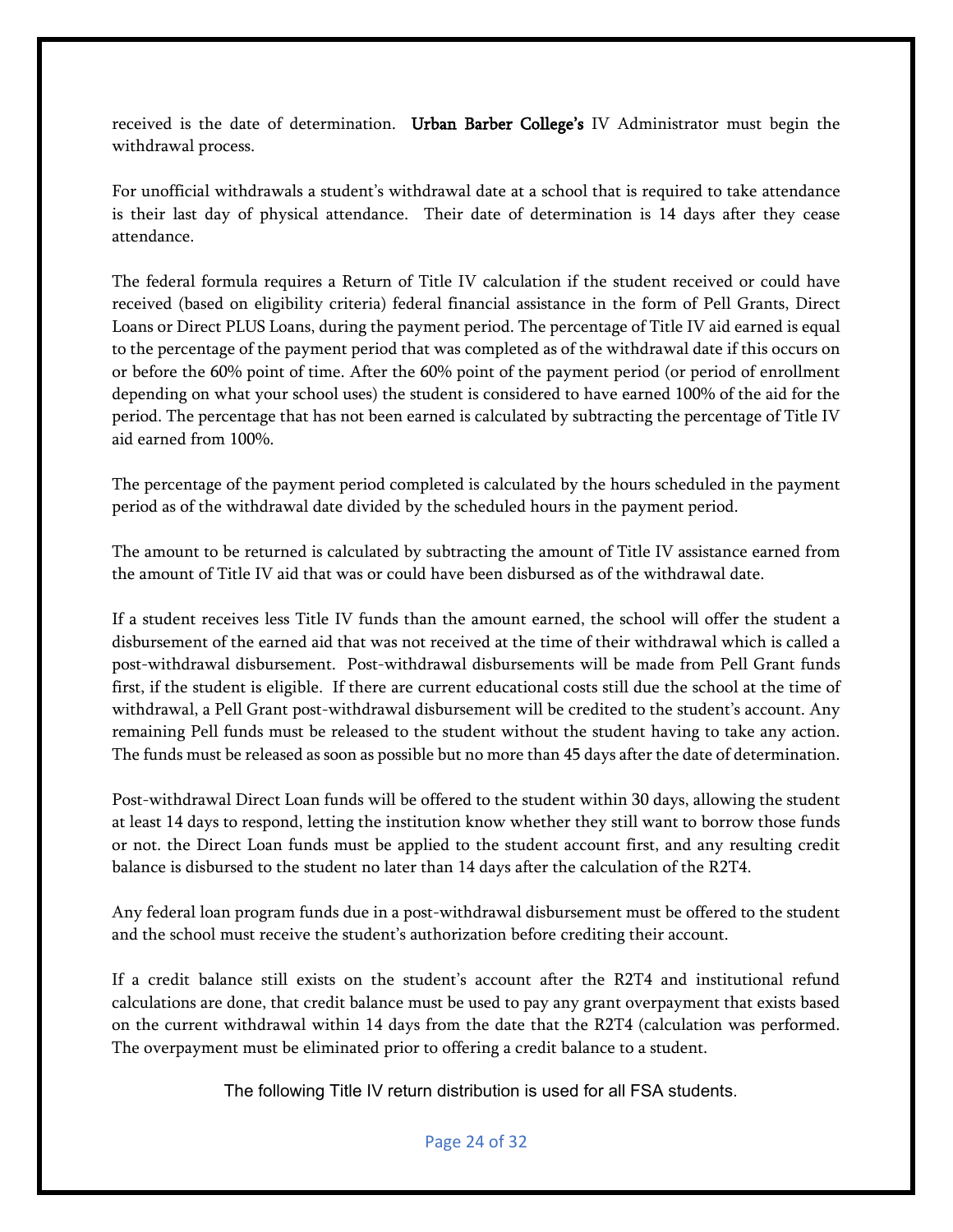- 1. Unsubsidized Direct Loan
- 2. Subsidized Direct Loan
- 3. Direct PLUS Loan (Parent)
- 4. Federal Pell Grant

Returns must be made as soon as possible to the federal programs but no later than 45 days after the date of determination.

The law requires that a student is responsible for all unearned Title IV program assistance that the school is not required to return. This is determined by subtracting the amount returned by the school from the total amount of unearned Title IV funds to be returned.

# <span id="page-24-0"></span>**Student Tuition Recovery Fund (STRF)**

The State of California established the Student Tuition Recovery Fund (STRF) to relieve or mitigate economic loss suffered by a student in an educational program at a qualifying institution, who is or was a California resident while enrolled, or was enrolled in a residency program, if the student enrolled in the institution, prepaid tuition, and suffered an economic loss. Unless relieved of the obligation to do so, you must pay the state-imposed assessment for the STRF, or it must be paid on your behalf, if you are a student in an educational program, who is a California resident, or are enrolled in a residency program, and prepay all or part of your tuition. You are not eligible for protection from the STRF and you are not required to pay the STRF assessment, if you are not a California resident, or are not enrolled in a residency program. It is important that you keep copies of your enrollment agreement, financial aid documents, receipts, or any other information that documents the amount paid to the school. Questions regarding the STRF may be directed to the Bureau for Private Postsecondary Education, 1747 North Market Blvd., Ste. 225, Sacramento, CA 95834, (916) 574-8900 or (888) 370-7589.

To be eligible for STRF, you must be a California resident or are enrolled in a residency program, prepaid tuition, paid or deemed to have paid the STRF assessment, and suffered an economic loss as a result of any of the following:

- 1. The institution, a location of the institution, or an educational program offered by the institution was closed or discontinued, and you did not choose to participate in a teach-out plan approved by the Bureau or did not complete a chosen teach-out plan approved by the Bureau.
- 2. You were enrolled at an institution or a location of the institution within the 120-day period before the closure of the institution or location of the institution, or were enrolled in an educational program within the 120 day period before the program was discontinued.
- 3. You were enrolled at an institution or a location of the institution more than 120 days before the closure of the institution or location of the institution, in an educational program offered by the institution as to which the Bureau determined there was a significant decline in the quality or value of the program more than 120 days before closure.
- 4. The institution has been ordered to pay a refund by the Bureau but has failed to do so.
- 5. The institution has failed to pay or reimburse loan proceeds under a federal student loan program as required by law or has failed to pay or reimburse proceeds received by the institution in excess of tuition and other costs.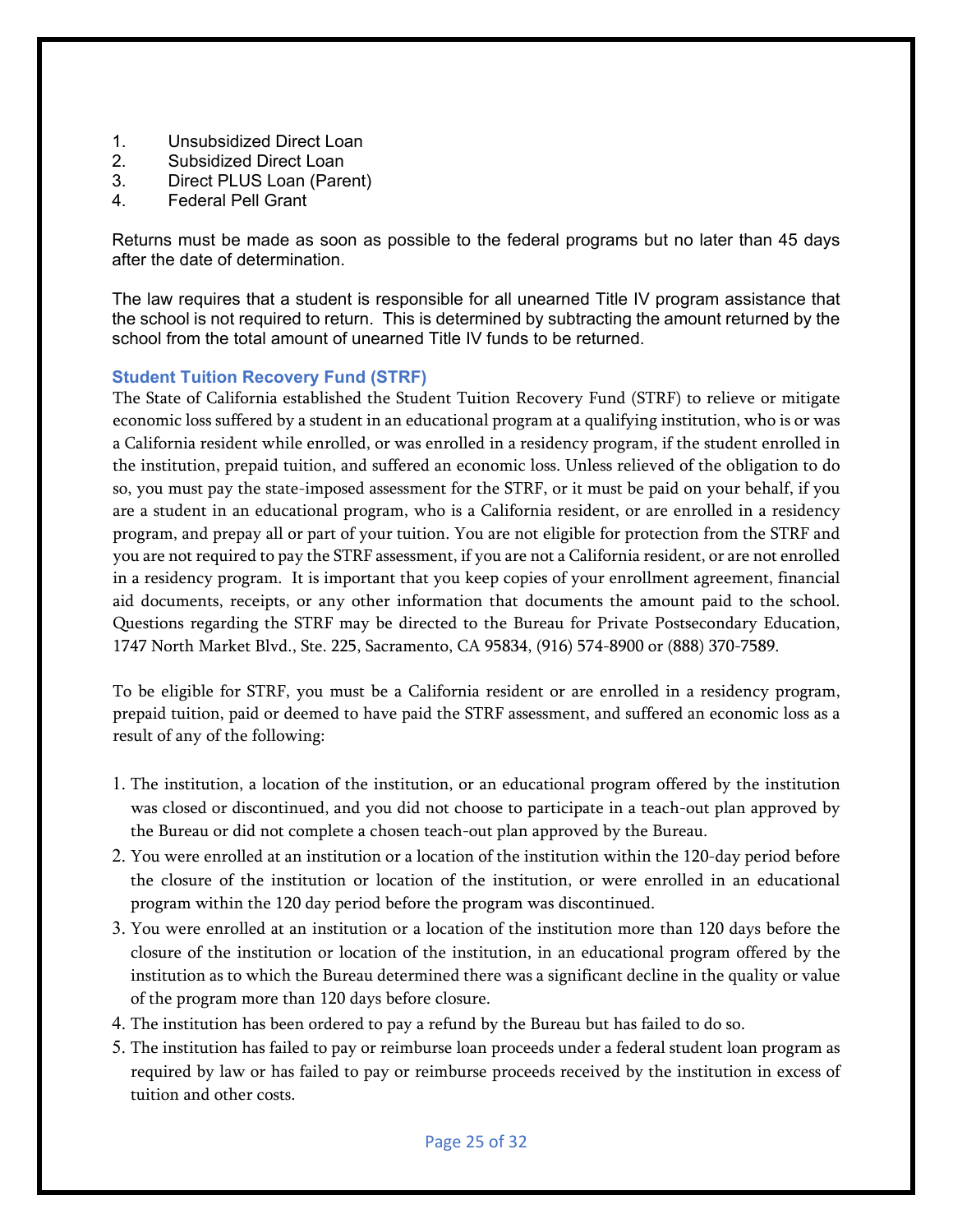- 6. You have been awarded restitution, a refund, or other monetary award by an arbitrator or court, based on a violation of this chapter by an institution or representative of an institution, but have been unable to collect the award from the institution.
- 7. You sought legal counsel that resulted in the cancellation of one or more of your student loans and have an invoice for services rendered and evidence of the cancellation of the student loan or loans.

To qualify for STRF reimbursement, the application must be received within four (4) years from the date of the action or event that made the student eligible for recovery from STRF.

A student whose loan is revived by a loan holder or debt collector after a period of non-collection may, at any time, file a written application for recovery from STRF for the debt that would have otherwise been eligible for recovery. If it has been more than four (4) years since the action or event that made the student eligible, the student must have filed a written application for recovery within the original four (4) year period, unless the period has been extended by another act of law. However, no claim can be paid to any student without a social security number or a taxpayer identification number.

# Questions regarding the STRF may be directed to the Bureau for Private Postsecondary Education, 1747 North Market Blvd., Ste. 225, Sacramento, CA 95834, (916) 574-8900 or (888) 370-7589.

#### <span id="page-25-0"></span>**Family Educational Rights and Privacy Policy ACT – FERPA**

Urban Barber College complies with the Family Educational Rights and Privacy Act of 1974 Buckley Amendment, Public Law 93-380 Section 438. All students' records are confidential. Students and parents or guardians of dependent minor students who are in regular attendance at the institution have the right to inspect and review the student's educational, financial, and attendance records to ensure they are accurate and factual. Students and/or parents or guardians of dependent minors should complete a record request form and forward it to Urban Barber College's Admissions office by email at info@urbanbarbercollege.com or in person in the administration office of the campus ( main or additional location) they are enrolled in, and allow up to 10 business days for processing, records request forms can be obtained at school. Written consent is required before education records may be disclosed to the third party. Students are not entitled to inspect the financial records of their parents. A college official must be in the office at all times during the examination of the student's files.

Generally, schools must have written permission from the parent or eligible student in order to release any information from a student's education record. However, FERPA allows schools to disclose those records, without consent, to the following parties or under the following conditions (34 CFR § 99.31):

- School officials with legitimate educational interest;
- Other schools to which a student is transferring;
- Specified officials for audit or evaluation purposes;
- Appropriate parties in connection with financial aid to a student;
- Organizations conducting certain studies for or on behalf of the school;
- Accrediting organizations;
- To comply with a judicial order or lawfully issued subpoena;

Page 26 of 32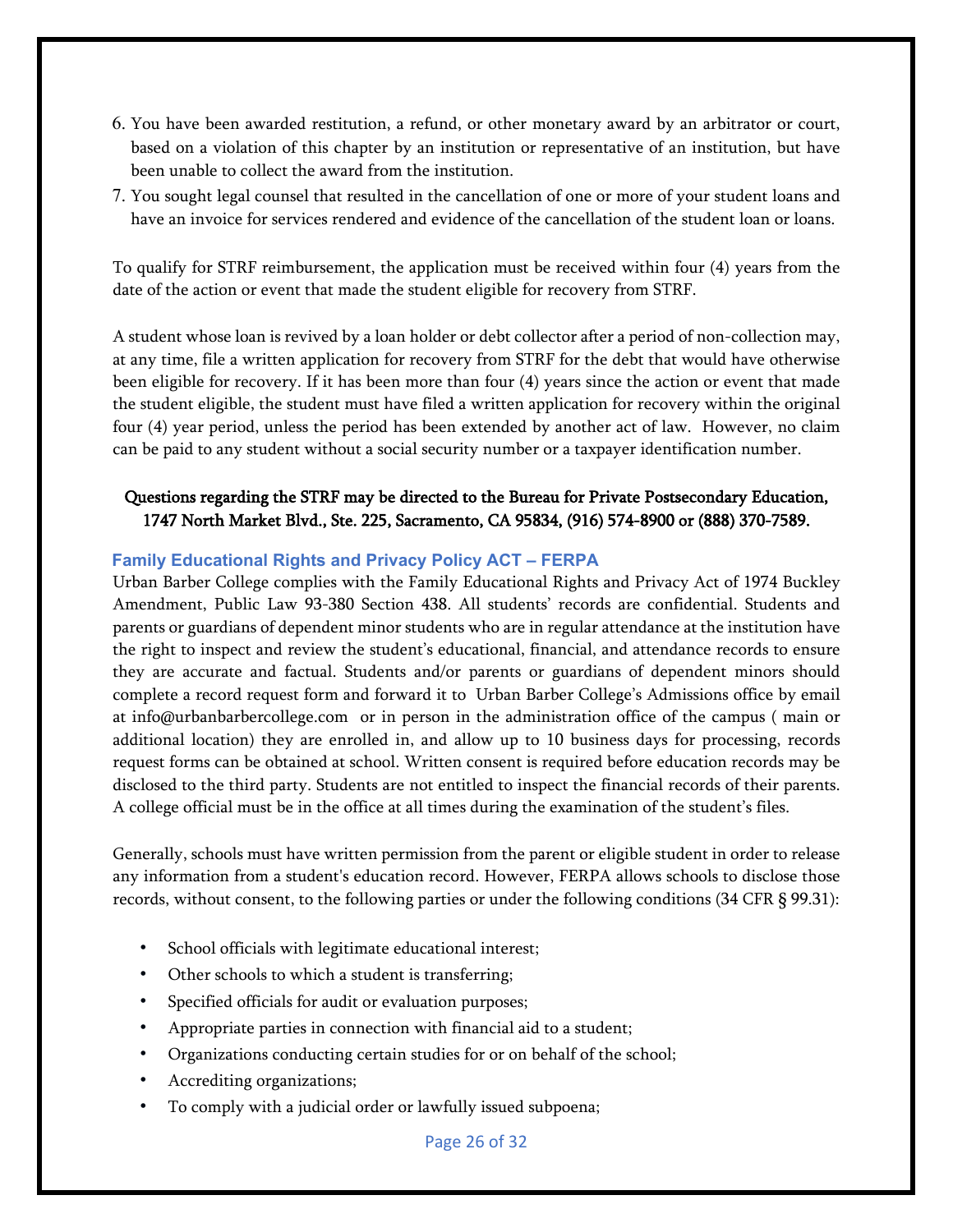- Appropriate officials in cases of health and safety emergencies; and
- State and local authorities, within a juvenile justice system, pursuant to specific state law.

## <span id="page-26-0"></span>**Access to Student Records**

Students are guaranteed the right to access and review their educational file. Students must submit a written request to review their file to the school's Director. The student will be granted supervised access to their records within 10 business days of the request. Students have the right to request that a school correct records, which they believe to be inaccurate or misleading. Any third-party request for information will require written authorization from the student.

Urban Barber College provides access to student records without written consent to its accrediting agency, the United States Department of Education, the Bureau for Private Postsecondary Education (BPPE), National Accrediting Commission of Career Arts and Sciences (NACCAS) the Department of Veterans Education or any other regulatory agency. The institution maintains a record of all release forms and requests for information. Urban Barber College protects the privacy of student education records in compliance with the Family Educational Rights and Privacy Act (FERPA).

# <span id="page-26-1"></span>**Records Retention and Academic Transcripts**

Records must remain onsite for 6 years, and transcripts are kept permanently in compliance with California CEC 94900 and National Accrediting Commission of Career Arts and Sciences (NACCAS). Students who need a Proof of Training or a transcript of their training may contact the school office and request the form desired. Transcripts are not provided to students who have ledger balances. One transcript is provided to students upon graduation and fulfillment of debt owed the school. An additional transcript is available to students upon written request and notification of permission for a fee of \$10.00.

#### <span id="page-26-2"></span>**Ownership**

Both of Urban Barber College's campuses are owned by Urban Cutz LLC a California Limited Liability Company.

#### <span id="page-26-3"></span>**Bankruptcy History**

Urban Barber College and Urban Cutz LLC do not have a pending petition in bankruptcy, is not operating as a debtor in possession, has not filed a petition within the preceding five years, or has had a petition in bankruptcy filed against it within the preceding five years that resulted in reorganization under Chapter 11 of the United States Bankruptcy Code (11 U.S.C. Sec 1101 et seq.).

#### <span id="page-26-4"></span>**Approval Disclosure Statement**

Urban Barber College's main campus is located at 1809 Willow Pass Rd., Concord, CA 94520 and its additional location are approved and licensed to operate by the Bureau for Private Postsecondary Education(BPPE) P.O. Box 980818 West Sacramento, CA 95798 (by means of accreditation); pursuant to the California Private Postsecondary Education Act of 2009 (California Education Code Section 94817.5) Division 7.5 of title 5 of the California code of Regulations, and with state standards as set forth in the CEC and 5, CCR. The Bureau website is **[www.bppe.ca.gov.](http://www.bppe.ca.gov/)**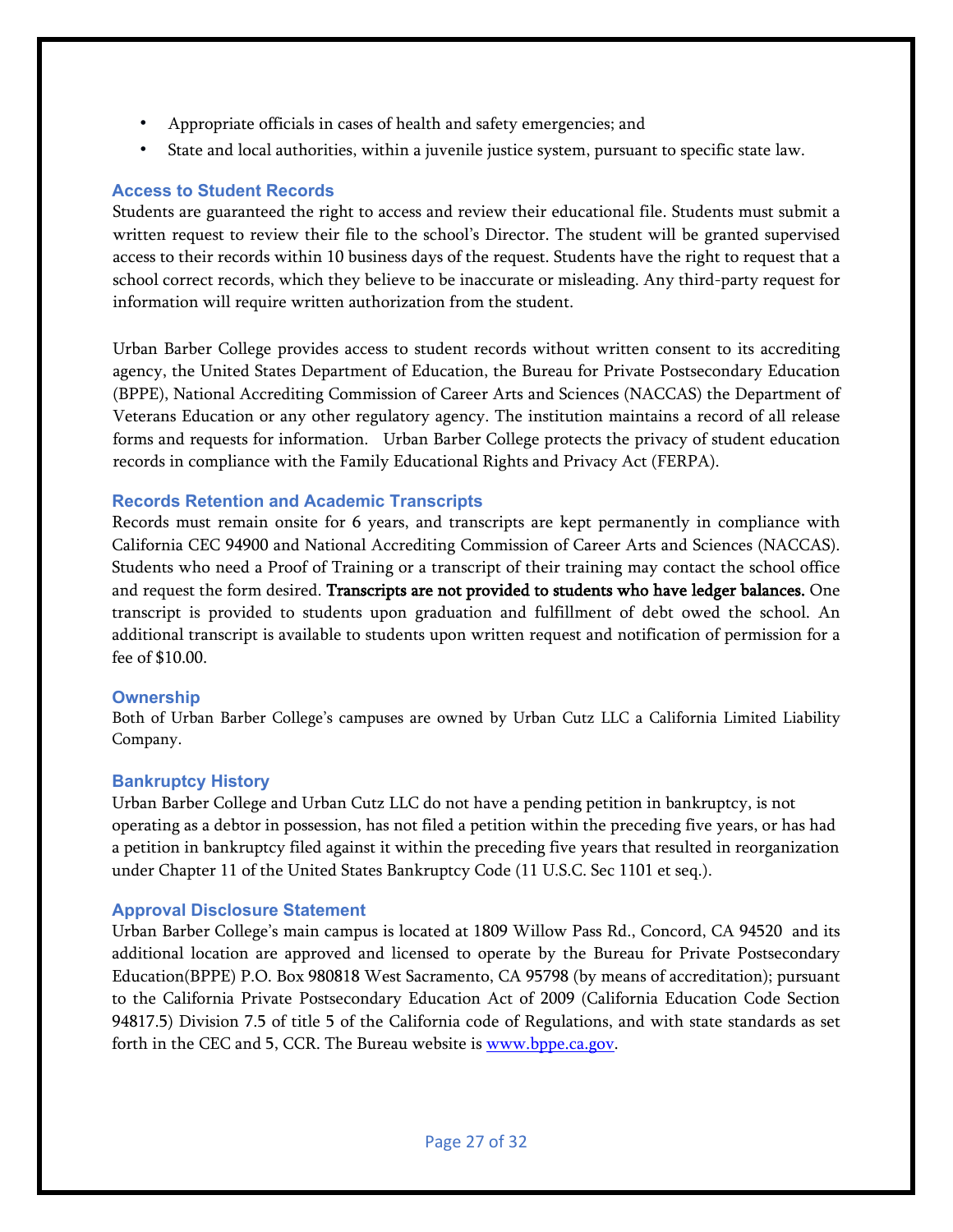The Bureau's approval means that the institution and its operation comply with the minimum standards established under the law for occupational instruction by private post-secondary

educational institutions and does not imply any endorsement or recommendation by the State or by the Bureau. Institutional approval must be re-approved every five years and is subject to continuing review.

## <span id="page-27-0"></span>**Accreditation**

Urban Barber College's Main Campus is accredited with Nationally accredited by the National Accrediting Commission of Career Arts & Sciences, Inc.; and the additional location in San Jose is Accredited by the National Accrediting Commission of Career Arts & Sciences, INC.; The National Accrediting Commission of Career Arts & Sciences, INC.; NACCAS is located at 3015 Colvin St, Alexandria, VA 22314. NACCAS' phone number is (703) 600-7600.

#### <span id="page-27-1"></span>**Veteran's Title 38 Benefits**

The Concord Main Campus and San Jose additional location are approved for Veteran's training for the Barbering and Barber Crossover Programs.

# <span id="page-27-2"></span>**Licenses and Certifications**

Current licenses and certifications may be reviewed at either location during regular business hours and prominently posted near the entrance. Please contact the school director during normal business hours to schedule an appointment to review certification documents and/or to obtain consumer information regarding the institution. The Department of Education granted Urban Barber College Concord and San Jose Full Certification approval to participate in Title IV, through March 31, 2024, to the Institution. Urban Barber College does not participate in the state of California Financial Aid.

# <span id="page-27-3"></span>**NOTICE CONCERNING TRANSFERABILITY OF CREDITS AND CREDENTIALS EARNED AT OUR INSTITUTION**

The transferability of credits you earn at Urban Barber College is at the complete discretion of an institution to which you may seek to transfer. Acceptance of the diploma you earn in the **Barbering** and Barber Crossover program is also at the complete discretion of the institution to which you may seek to transfer. If the credits or diploma that you earn at this institution are not accepted at the institution to which you seek to transfer, you may be required to repeat some or all of your coursework at that institution. For this reason, you, should make certain that your attendance at this institution will meet your educational goals. This may include contacting an institution to which you may seek to transfer after attending Urban Barber College to determine if your credits or diploma will transfer.

#### <span id="page-27-4"></span>**Graduation Requirements**

Students must meet the following requirements in the applicable course of study to qualify for graduation and be issued a Diploma at time of graduation:

- Pass a final comprehensive written and practical exam with a score of 75%.
- Complete all required exit paperwork; attended an exit interview. Title IV loan exit counseling, if applicable.

To receive a proof of training required to take the California licensing exam, students must also have all requisite payments to school and have a zero-ledger balance.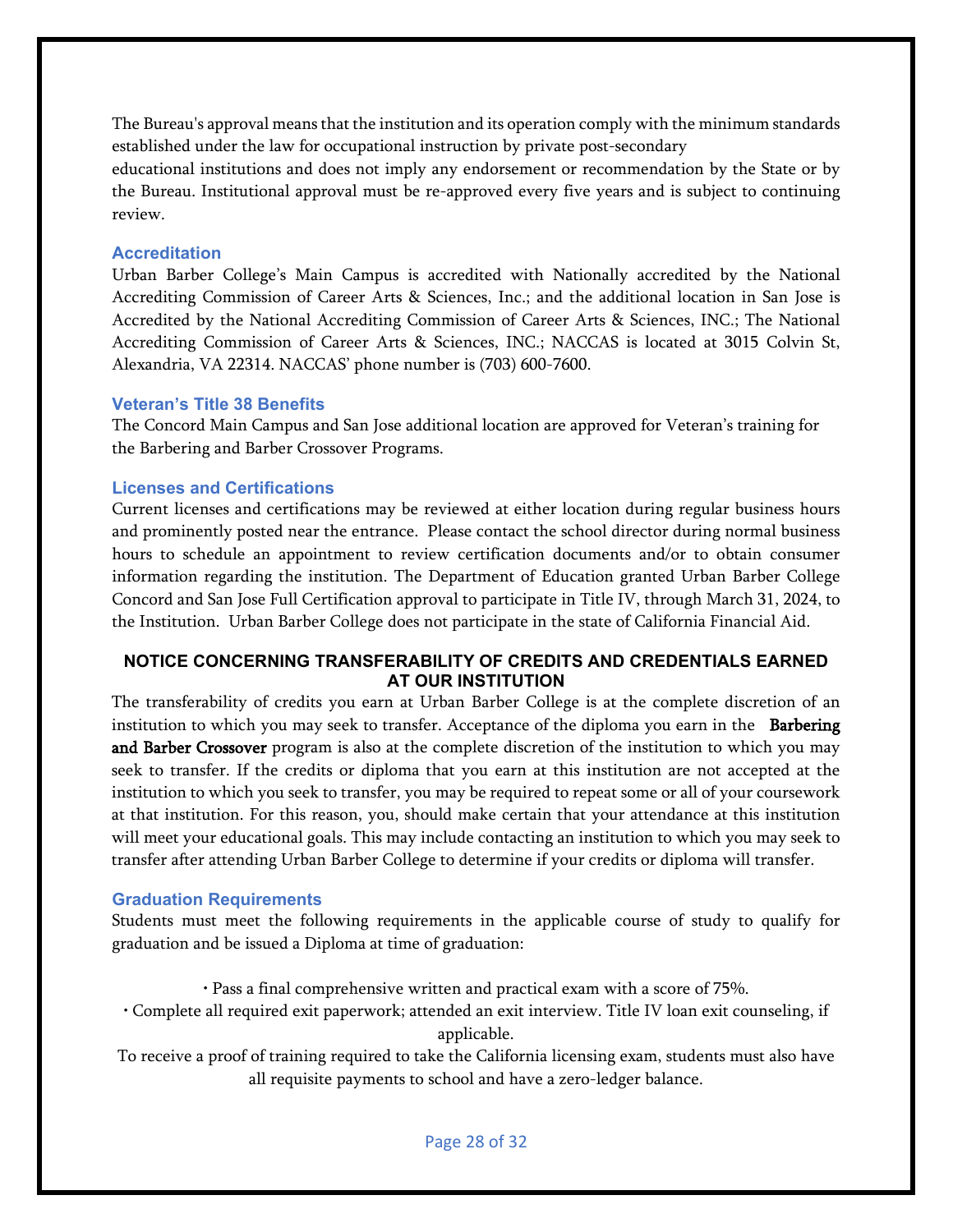#### <span id="page-28-0"></span>**Industry Prerequisites & Physical Demands**

Students that have criminal convictions are encouraged to contact the California State Board of Barbering and Cosmetology to see if their conviction would exclude them from taking the state licensure exam, prior to enrollment. The state of California's criminal plea conviction application that can be found on the Board website at [www.barbercosmo.ca.gov.](http://www.barbercosmo.ca.gov/)

Additionally, prospective students should be aware of the physical demands required of a barber in this industry. Occupations in the barber industry generally require prolonged standing or sitting and constant use of the upper torso, shoulders, arms, wrist and hands, upper back and neck. Prospective students should have finger dexterity and a sense of form and artistry, enjoy dealing with the public and be able to follow a client's direction and to have compassion and patience for people at all times. A student must be physically capable of performing all required activities conducted at the school and comply with all safety policies and procedures to work as a licensed barber. Individuals with allergies or other sensitivities may have reactions to typical chemical products used in barber industry. Exposure to chemicals used in the barber industry may cause cancer and birth defects or other reproductive harm to you and your unborn child. In addition, the physical demands required by the school curriculum could place unwanted stress on the mother and child during pregnancy. Please considerthis and consult with your physician regarding these issues prior to enrolling and signing an enrollment agreement. Generally, the professional in the Barbering field must be in good physical health he/she will be working in direct contact with customers. This related field of study requires a great deal of standing while working on a patron, with shoulder, arm and hand muscle movements. A person must consider his/her physical limitations in terms of making a career choice that involves extensive physical demands. We promote the acceptance of students with physical limitations or disabilities if these students (their parents or physician) believe they can fulfill the training demands.

#### <span id="page-28-1"></span>**Licensing Requirements**

The Board of Barbering and Cosmetology requires the completion of a Board approved course of instruction and achievement of a passing grade on a Board of Barbering and Cosmetology administered written and practical exam. The application can be found on the website of the California Board of Barbering and Cosmetology. The Board of Barbering and Cosmetology requires a \$125 non-refundable initial license fee to accompany the completed application. The following are the eligibility requirements:

- Complete the required hours from a California Board approved school(s) and attached the Proof of Training Document(s).
- Be at least 17 years of age.
- Completed the 10th grade in a public school or its equivalency.
- Committed no acts or crimes constituting grounds for denial of licensure under Section 480 of the Business and Professions Code.
- Pass the state of California written barbering exam with a score of 75% or higher.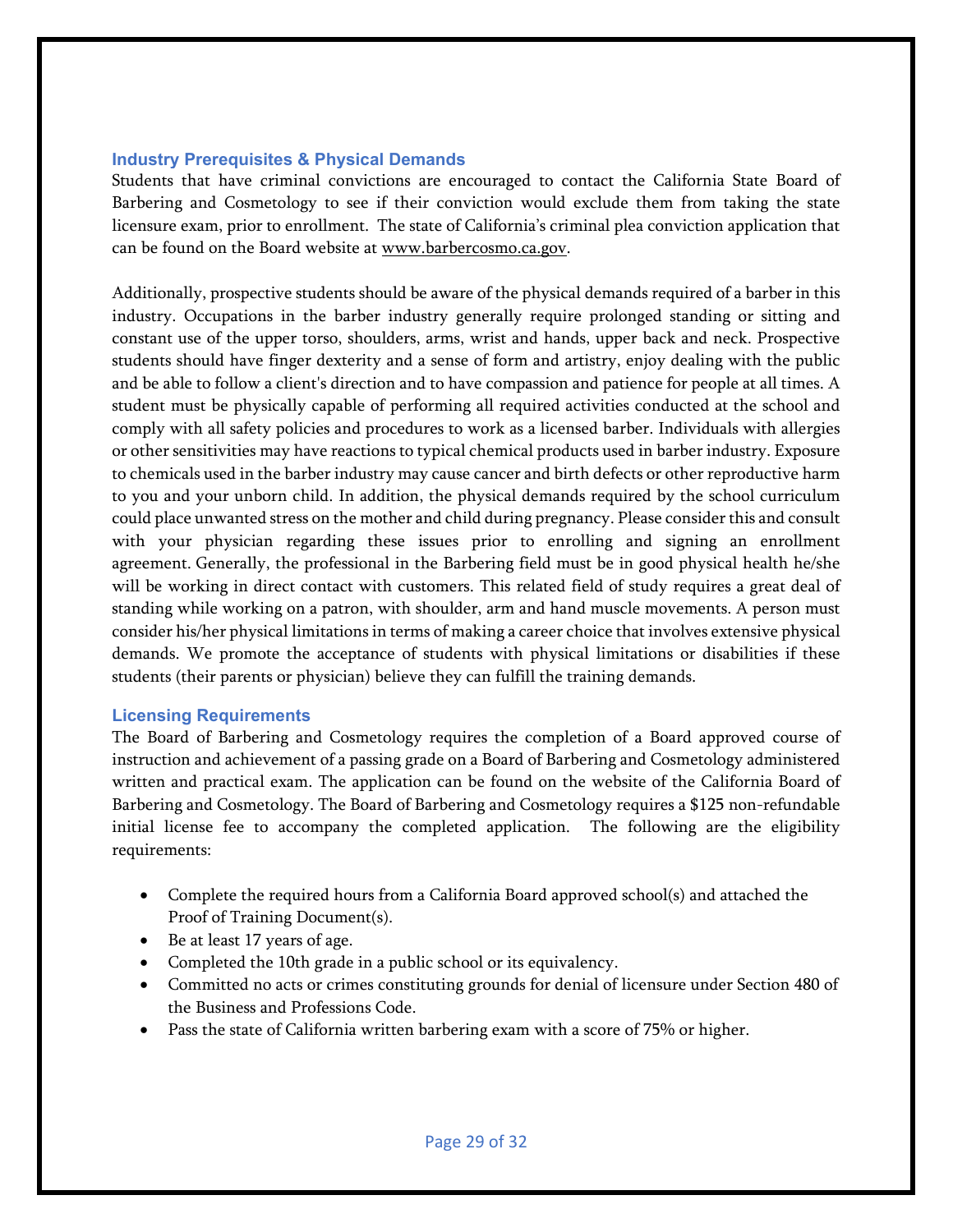#### <span id="page-29-0"></span>**Social Media Policy**

Urban Barber College respects the rights of students to use social media during their personal time. Social media includes all forms of publicly accessible communications which include, but are not limited to, written and verbal communications (including podcast and video uploads) and all forms of electronic communication including discussion groups, forums, news groups, email distribution, blog postings, and or social networking sites (such as Facebook, Instagram, Twitter, You Tube, TikTok etc.). Students are personally responsible for the content they publish on social networking sites. Students are expected to treat each other with fairness and respect, consistent with Urban Barber College's code of conduct. Urban Barber College does not permit ethnic slurs, personal insults, obscenity, and intimidation, cyber bullying or engaging in conduct that would be unbecoming of an Urban Barber College Student and misrepresent Urban Barber College. Urban Barber College reserves the right to request the removal of any posts at its discretion and take necessary disciplinary action according to Urban Barber College's conduct policy as deemed appropriate by school's administration.

#### <span id="page-29-1"></span>**Senate Bill 803**

Beginning January 1, 2022, California Senate Bill 803 became law and allows Urban Barber College to offer a 1000-hour Barber course leading to California state Licensure.

As of the date of this catalog, students enrolled in the institution's 1500-hour program will be given the option to transfer to the new 1000 program (after reaching 1,000 hours), leading to the same licensure, or to complete the 1500-hour program. There will be no pricing differences in the two programs.

Note state of California final practical will be required for the 1000-hour or 1500-program hour program, only state written exams will be given prior to licensure.

#### **Faculty and Administration, Both Campuses**

- <span id="page-29-2"></span>• Alejandro Cuadra – CEO (B.S Finance, SJSU, Barber Industry since 2009)
- Angel Martinez Dean of Education (10 years' experience in Barbering education, 18 years as Licensed Barber and 14 years Licensed Cosmetologist in State of California)
- Nick Hernandez– Financial Aid Officer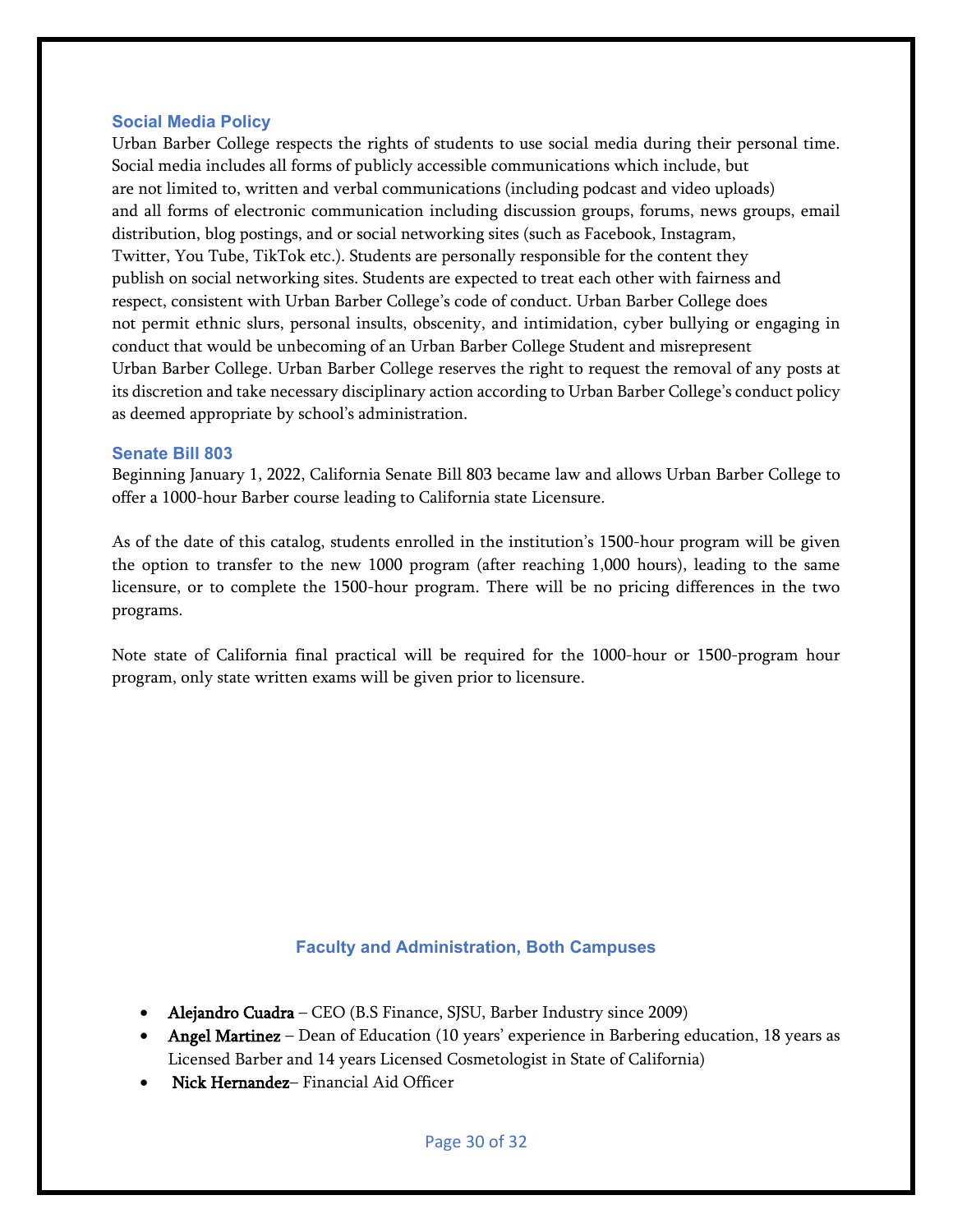# **Concord Campus**

- Nargis Safi Education Director, social media (B.A. Communications, SFSU, 2 years as a licensed Barber in State of California)
- Darcell Scottmiller Financial Aid Advisor
- Engelberto (Tito) Picazo Instructor (4 years as Licensed Barber in State of California)
- Jaime Aleman Instructor (3 years as Licensed Barber in State of California)
- Ashlee Ware Instructor (Veteran, 1-year Licensed Barber and 3 years licensed Cosmetologist in State of California.
- Aimai Lai Instructor (32 years as Licensed Cosmetologist in State of California)
- Alexandra Lee Instructor (8 years of teaching in Barber Schools, 2 years as Licensed Cosmetologist in State of California)
- Christa Roberson Instructor (3 years as Licensed Cosmetologist in State of California)

# **San Jose Campus**

- Luis Chia –Instructor (17 years as a Licensed Barber in State of California)
- Danny Holt –Instructor (10 years as a Licensed Barber in State of California)
- Celissa Guerrero Instructor (3 year as a Licensed Cosmetologist in State of California)
- <span id="page-30-0"></span>• Daniel Meneses - Instructor (state of California licensed instructor)

# **Urban Barber College**

# School Catalog and Pre-Enrollment Disclosures Acknowledgement

Main Campus: 1809 Willow Pass Rd. Concord, CA 94520 & Additional Campus: 311 N. Capitol Ave. Unit i N. San Jose, CA 95133

# **I have received a school catalog (in print or electronically), understand I can always print another on the school web page and understand the below policies are included in such:**

**State Licensing Requirements: I understand the State of California Licensing** Requirements as put forth in the school's catalog.

**Satisfactory Academic Progress Policy (SAP):** I understand the policy set forth in the catalog.

**\_\_\_\_\_\_\_\_\_\_Industry Prerequisites:** I understand industry prerequisites for employment in the profession including, but not limited to physically demanding postures and other considerations covered in the school's catalog.

**\_\_\_\_\_\_\_\_\_\_Course Outline:** I understand the **Barbering & Barber Crossover** program's Course Outline set forth in the catalog.

\_\_\_\_\_\_\_\_\_\_ **R2T4 Return to Title IV policy in this catalog**

Page 31 of 32